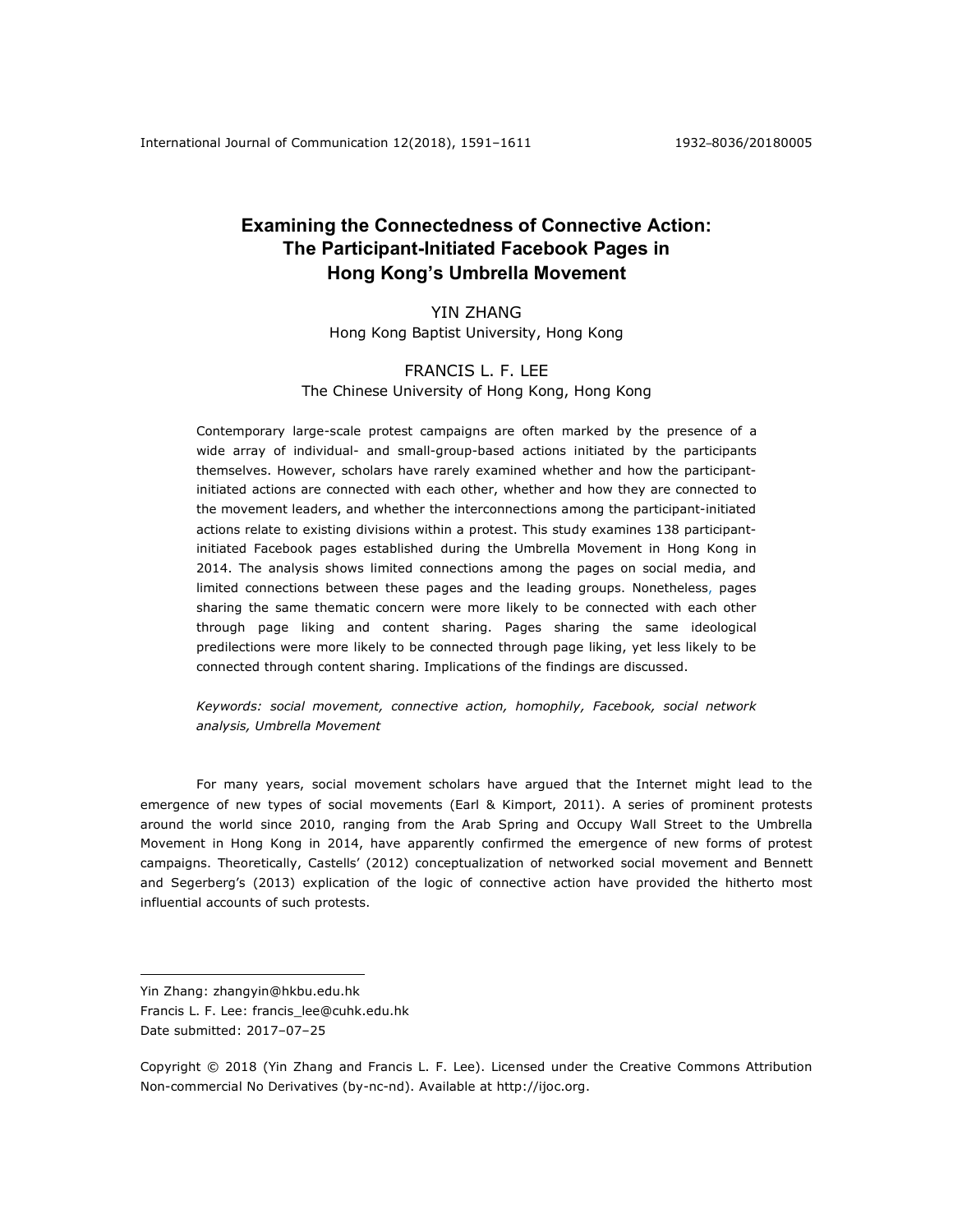In addition to the occupation of urban space, two other core characteristics of these protests are the heavy usage of digital media for communication and coordination and the presence of participantinitiated actions within the broader collective action campaign. Both Castells (2012) and Bennett and Segerberg (2013) argued that the more decentralized formation of such protests is conducive to mobilization because it allows people to join the campaign in their own ways. However, there are also concerns with whether decentralization would weaken internal cohesion and the ability of movement leaders to direct the movement in response to ongoing political dynamics.

To what extent the advantages and disadvantages of decentralization would materialize in a protest campaign can depend on whether and how the individual or small-group–based actions are connected to each other and to the movement leaders. Are they closely interconnected so that information can flow more effectively? To the extent that interconnections exist, what are the principles or logics behind the connections? Do they tend to splinter into clusters with different or even competing ideologies?

This study tackles these questions in the case of the Umbrella Movement in Hong Kong. It analyzed a set of 138 Facebook pages created by ordinary participants during the movement. They constitute a distinctive set of individual- or small-group-based actions during the occupation campaign. Examining the interconnectedness of these participant-initiated actions and the principles underlying the interconnections shall enhance our understanding of the dynamics, power, and limitations of new forms of protests.

#### **The Question of Decentralization in Connective Action**

Conventionally, the conducting of protests relies on formal social movement organizations for effective resource mobilization (McCarthy & Zald, 1977) and the development of collective action frames (Gamson & Modigliani, 1987). However, formal organizations are losing their grip on people in late modern societies (Bauman, 2000; Castells, 2000). Increasingly, protests can be initiated and executed by self-coordinating citizens through the use of digital media (Lee, 2015a).

Against this background, Bennett and Segerberg (2013) put forward the "logic of connective action" as a theoretical account of how large-scale protests can emerge without social movement organizations playing a central role. They argued that contemporary protests arise from citizens' urge to express themselves. When triggered by a spark of indignation, and with the aid of the viral dissemination of mobilizing messages, mobilization can scale up quickly. In a "crowd-enabled connective action," the participants are often not tied to formal social and political groups, but they are likely to be avid users of digital and social media (Anduiza, Cristancho, & Sabucedo, 2014).

Participation in connective action does not require agreement with an elaborate framing of the issue and the adoption of a fixed identity. Rather, mobilization can be achieved through the dissemination of personal action frames, which are easily personalized ideas expressed through a simple statement or slogan that links potential participants with the protest. Bennett and Segerberg (2013) emphasized the symbolic inclusiveness of the personal action frames, but they also noted that a connective action campaign can involve a dazzling array of such frames. It is possible that, within a large-scale protest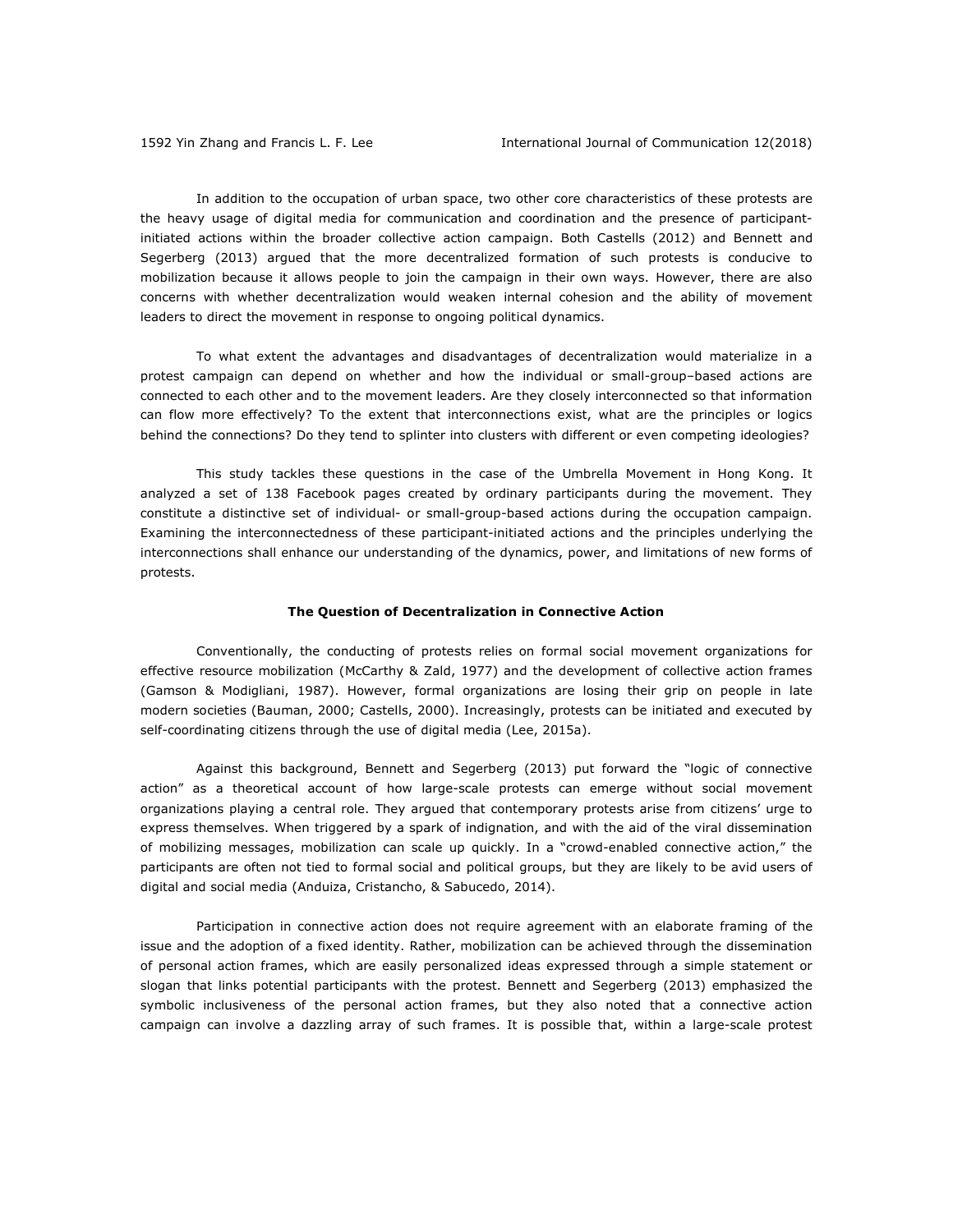campaign, the production and dissemination of different memes and themes can appeal to distinctive groups of participants.

The new dynamics and the digital transmission of simple yet powerful ideas can lead to a more decentralized and networked movement formation than in the past (Castells, 2012; Juris, 2004, 2008). The term *connective action* can therefore be understood as a specific type or formation of protest action resulting from a distinctive process of mobilization. Participants in a connective action campaign can initiate and engage in a wide range of activities, many of which are personalized or conducted by small groups. In other words, people can construct their individualized mode of participation (Lee & Chan, 2016; Milkman Luce, & Lewis, 2013).

Because of its decentralized formation, connective action or a networked social movement is often understood as leaderless. Empirically, whether such movements are indeed leaderless can be disputed (Nepstad & Bob, 2006; Poell, Abdulla, Rieder, Woltering, & Zack, 2016). Moreover, many protest campaigns have concrete policy goals and hence need to engage in negotiation with their targets. This necessitates some kind of leadership or representation. The problem, as Bennett and Segerberg (2013) acknowledged, is that "logics" can collide. The decentralized character of connective action may introduce tensions between the leaders and the mass of participants. Movement leaders may find it difficult to gain the trust or even the attention of the participants.

In addition, the decentralized formation of a connective action may lead the movement to splinter into subgroups or clusters. When a large crowd breaks into smaller groups of individuals with similar interests, the splintering may become problematic if it is mapped onto existing lines of internal conflict. Internal conflicts are common to many social movements. Such conflicts can take the form of factionalism within movement organizations (Balser, 1997), competition between groups and organizations within a movement (Hathaway & Meyer, 1993; Tarrow, 1990), and disagreement on movement strategies and framing (Benford, 1993). If the decentralized connective action evolves into a formation in which the clustering of actors corresponds to existing lines of division, the internal conflicts could be aggravated. This could, in turn, heighten the difficulty to sustain the movement and to achieve an outcome. Therefore, how the individualized activities constituting a connective action are related to each other should be an important concern.

### **The Logic of Social Media Connections**

Against the above theoretical background, this study focuses on the interconnections among the participant-initiated actions and between these actions and the movement leaders on social media. Specifically, this study focuses on Facebook because of its prominence in Hong Kong (Go-Globe, 2015) and in the Umbrella Movement (Lee & Chan, 2016). Setting up and operating a Facebook page is treated as an action that both the movement leaders and the individual participants can initiate and engage in. Therefore, the empirical focus in this study is how the Facebook pages are interconnected. The focus on one social media platform also means that the affordances and constraints faced by its users are parameters instead of variables in this study. The influences of affordances and social media algorithms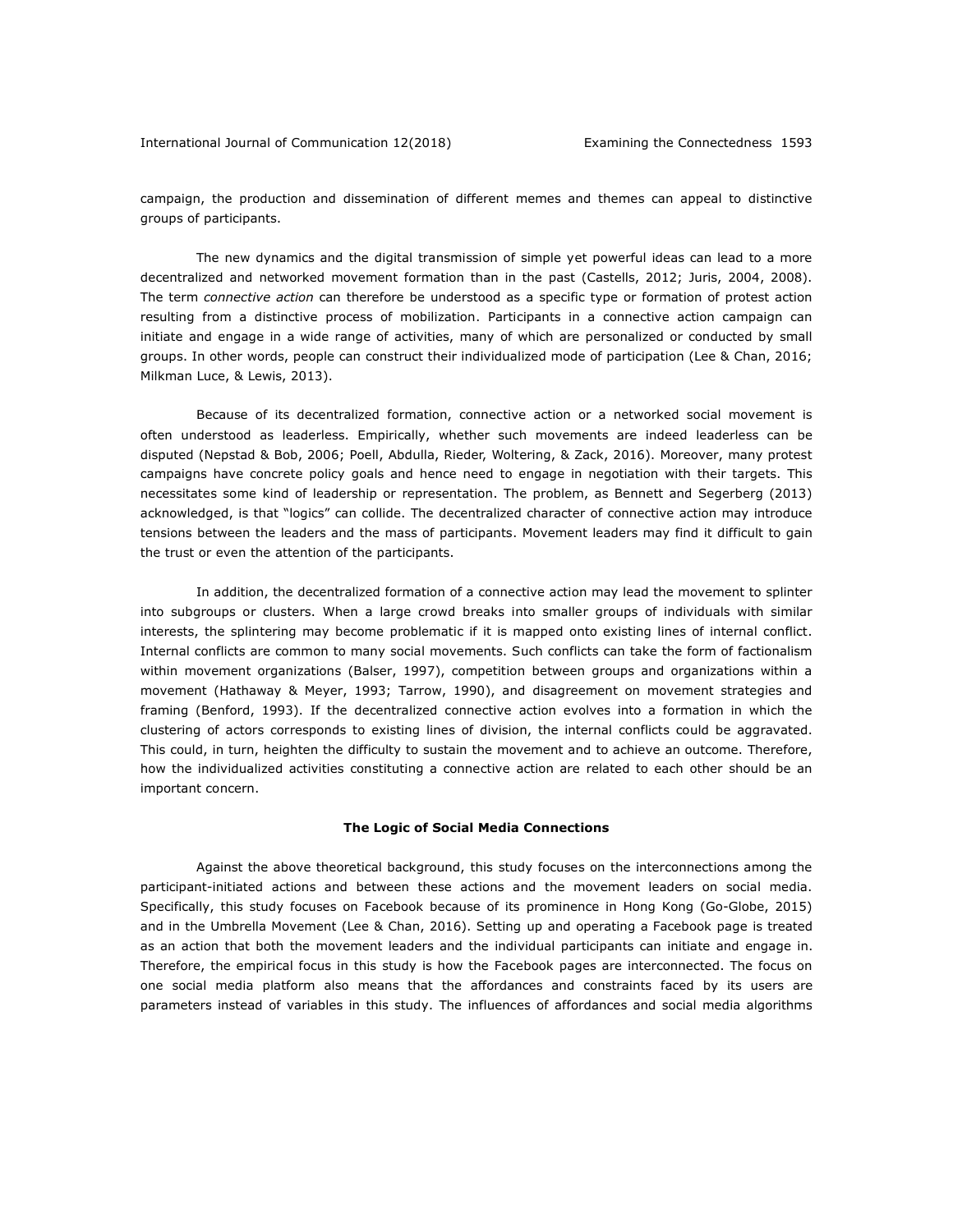(e.g., Su, Lee, & Lin, 2017; Treem & Leonardi, 2012; Zhang & Wang, 2010) are therefore not a central concern of this article.

Tackling the research problem requires us to identify the possible forces and principles shaping Facebook connectedness. However, although the role of Facebook in large-scale protests has received much scholarly attention (e.g., Clark, 2016; Hensby, 2017; Vasi & Suh, 2016), the interconnectedness among Facebook pages belonging to the same movement has rarely been examined. Besides, Bennett and Segerberg's (2013) theorization focuses on explaining the mechanisms leading to the emergence of connective action campaigns. Their theory does not provide arguments that can guide expectations of whether and how the participant-initiated actions are interconnected and are connected to the movement leaders.

We therefore adopt an exploratory approach when analyzing the relationship between the participant-initiated pages and the pages of the movement leaders. We focus on three possible patterns that are conceptually meaningful. The first is simply that the participant-initiated pages are not connected to the movement leaders on social media at all. This would indicate a general disconnection between the participant-initiated actions and the actions of the movement leaders, at least in the social media arena. The second is that a substantial proportion, if not all, of the participant-initiated pages are connected to the leaders on social media more or less equally and directly. This would indicate that the movement leaders remain at the center of an online network, with the participant-initiated pages directly connected to them.

The third possibility is that only a limited number of the participant-initiated pages are connected to the movement leaders' pages online, and these pages are in turn connected to relatively larger numbers of other pages. In this case, movement leaders may still be well connected with the participantinitiated actions, but mostly indirectly through certain main connecting points. If this pattern emerges, it implies that the movement leaders remain at the center of an online network, though its influence on other groups is channeled through intermediaries.

Meanwhile, for analyzing the interconnections of the participant-initiated pages, this study focuses on the notion of homophily, that is, the tendency for individuals to bond with similar others (McPherson, Smith-Lovin, & Cook, 2001; Wilhelm, 2000). Homophily arises because similarities in interests and views can facilitate communication, build trust, minimize conflicts, and ensure that one's worldview remains unchallenged (Coates, 2003; Mutz, 2006; van de Bunt, Wittek, & de Klepper, 2005). In the digital media arena, research about friendship on social networking sites has found varying degrees of homophily based on ethnicity, religion, age, country of residence, marital status, sexual orientation, and reasons for adopting social networking sites (e.g., Hargittai, 2007; Thelwall, 2008). In political communication research, notions such as cyberbalkanization (Sunstein, 2009, 2017) and online echo chambers (Iyengar & Hahn, 2009) are also premised on people's tendency to selectively expose themselves to like-minded political views and to connect to like-minded others.

More pertinent to this study, in a large-scale movement, participants need to seek up-to-date information and obtain resources by connecting themselves with others. We expect homophily to apply to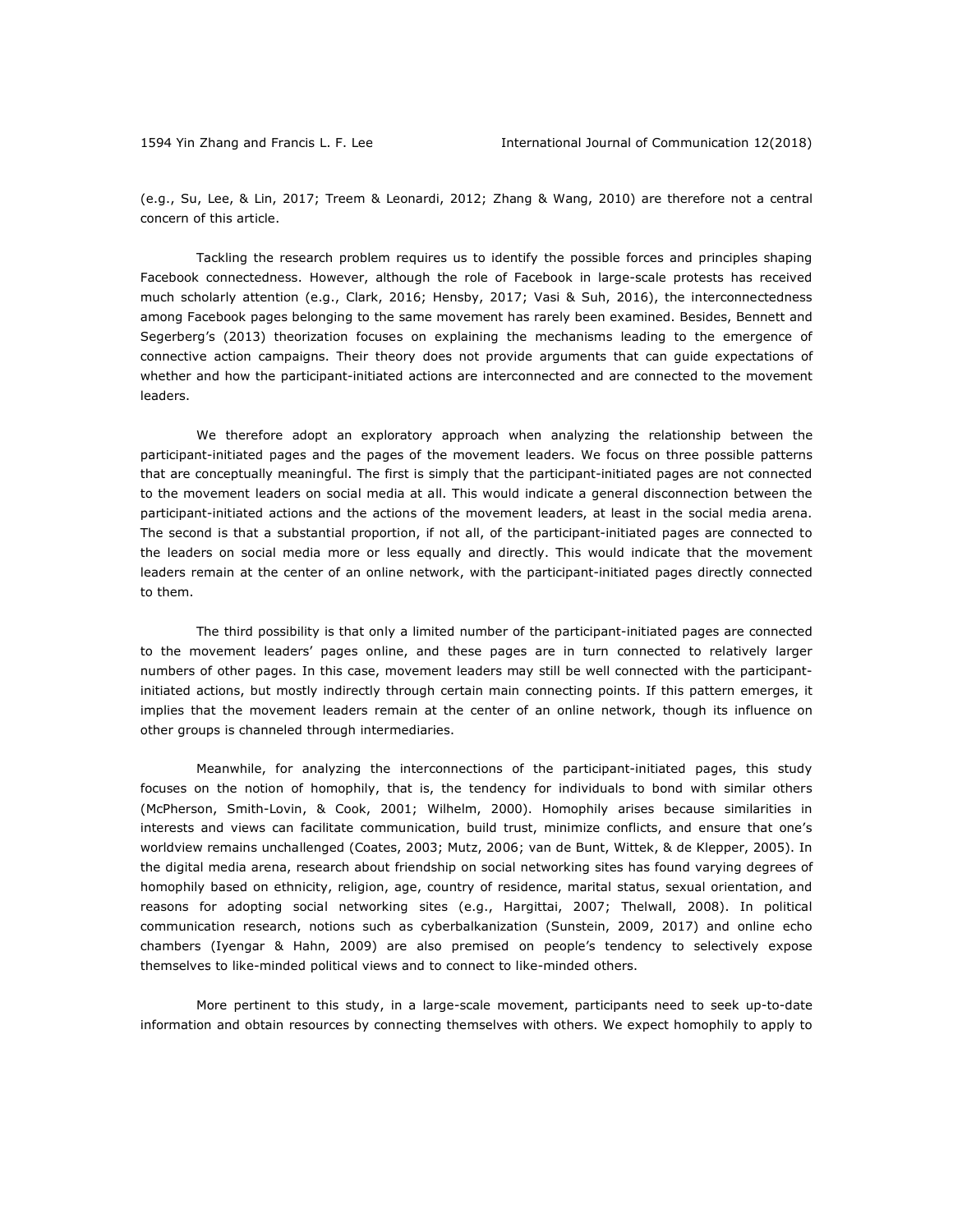the establishment of such interconnections. We expect three factors to be the bases of homophilous connections. First, a large-scale protest may involve participants who hold different views of the rationale, goals, and thus proper strategies of the protest. We use the term *ideology* to refer to a more or less coherent set of views about a movement (and use *ideology* rather than the notion of *frame* because such views may not be systematically articulated and expressed). When ideological divisions exist in a movement, participants sharing the same ideology are more likely to be connected with each other because of people's tendency to protect their worldviews (Iyengar & Hahn, 2009; Sunstein, 2017).

Second, a large-scale social movement may have various dimensions and may encompass a range of subissues. Many participants may be interested primarily in only some of the dimensions or subissues. Hence, the participant-initiated actions may have different thematic concerns, which are observable from their Facebook page contents. Those sharing the same thematic concern are more likely to be connected because they are more likely to find the contents of each other's pages useful or interesting.

Third, in a large-scale occupation protest, digital media activities can be related to physical activities in the occupied areas. When the occupation covers a widespread geographical area, location may also become a relevant factor: Participants and groups sharing the same physical location are not only more proximate physically, but their online activities may also be more likely to be connected with each other.

#### **Background, Research Questions, and Hypotheses**

The Umbrella Movement was a 79-day civil disobedience campaign in Hong Kong happening between September 28 and December 15, 2014. It demanded the institutionalization of a filterless election for the chief executive of the Hong Kong Special Administrative Region government. The idea of occupying the main streets in the financial district of Central was originally proposed by a law professor in early 2013. He later formed Occupy Central for Love and Peace (OCLP), which became the main "planner" of the campaign (Lee, 2015b). The occupation was originally conceived to be a "highly disciplined" collective action and not expected to last for more than a few days (Lee & Chan, 2018).

However, when student groups started a series of protests in late September 2014, the dynamics of the movement changed. A series of contingent events, including police arrests of student leaders, the earlier-than-planned initiation of the occupation, and the police firing of tear gas into the protesting crowd, led to the scaling up of the action and the spread of the occupation to other places (Cheng & Chan, 2017; Tang, 2015). The occupations were later consolidated in three districts. OCLP, Scholarism (an association formed by high school students), and the Hong Kong Federation of Students (HKFS; the federation of university student unions) were generally regarded as the leaders, but many participants also developed a strong sense of autonomy and did not see themselves as followers of the leading groups.

When the movement settled into a prolonged occupation, the occupiers engaged in a wide range of individual and small-group activities. They practiced public arts, built temporary churches, set up mobile classrooms, and so on. Participants also self-coordinated to confront the counterprotesters and the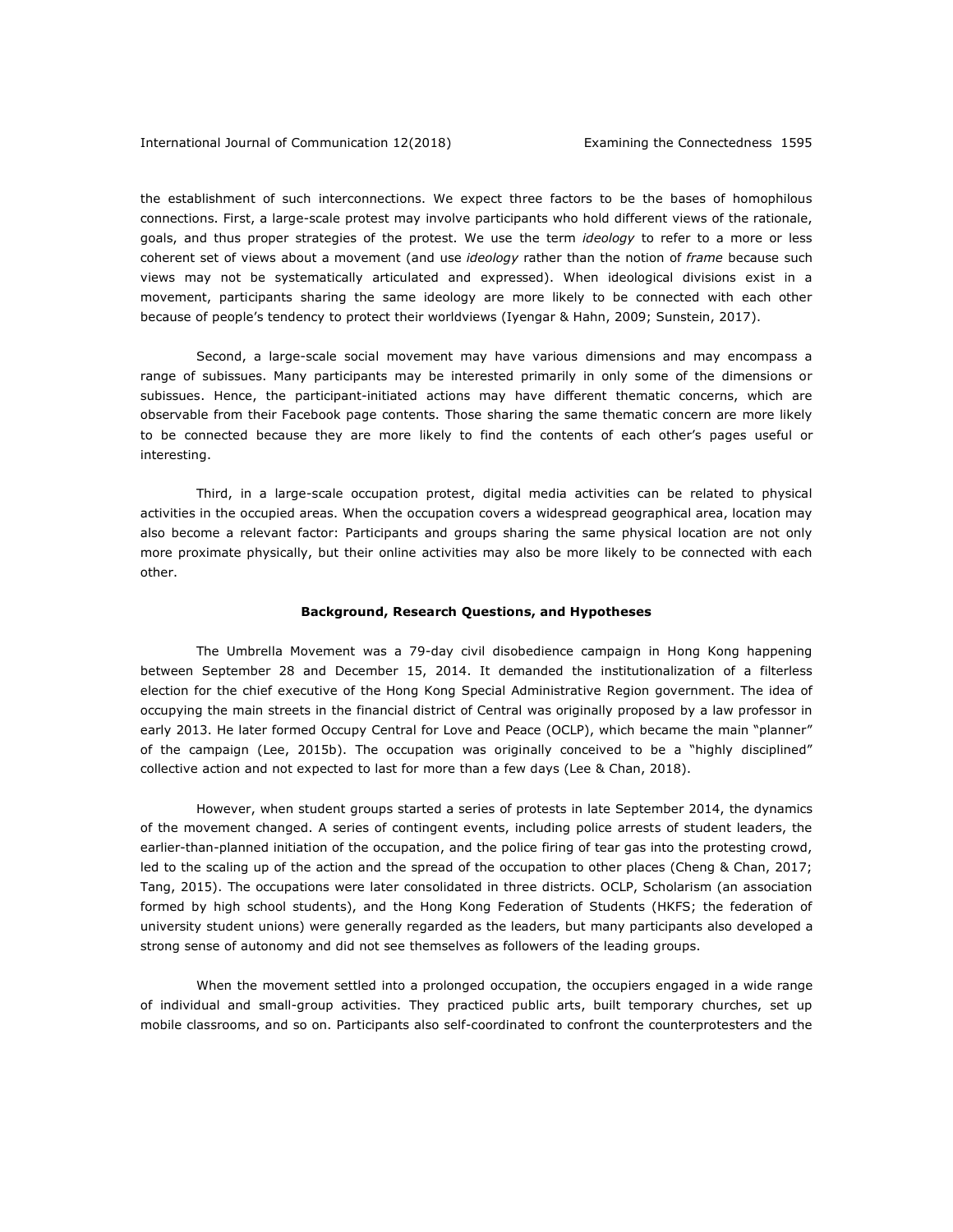police. In cyberspace, participants and supporters were highly active in various activities (Lee & Chan, 2016). Most pertinent to this study, some supporters set up Facebook pages for various purposes, for example, to dispel movement-related rumors, to provide live updates about happenings in the occupied areas, and to encourage people to share their experiences related to the movement. These participantinitiated Facebook pages are thus the objects of our analysis.

It should be noted that these pages are the objects of analysis simply because they represent a distinctive type of participant-initiated action, and such actions are a core characteristic of a connective action campaign. In reality, the pages might belong to various other networks, but this study's focus is on whether and how these pages were connected to the movement leaders and to each other.

Another notable aspect of the Umbrella Movement is the presence of internal division. Without going into the details of local politics, suffice it to note that there was a moderate-versus-radical distinction within the movement. The moderates insisted on nonviolence and were more willing to consider strategic compromise. The radicals urged for escalation of action, abandonment of the principle of nonviolence, and rejection of compromise. Interestingly, one indicator of the moderate–radical divide was the movement's labels. The moderates used mainly Occupy Central or Umbrella Movement to name the campaign, whereas the radicals used Umbrella Revolution or the Cantonese term Ze-Taa Revolution. These labels signify the factions' views about the goal and purpose of the protest and their self-identities. Movement labels can therefore be an indicator of the group's ideology. Besides, whereas the movement leaders and the moderates stayed largely in the district of Admiralty, relatively more radicals were stationed in the occupation in the Mong Kok district (Lee & Chan, 2018).

Based on the contextual background and the conceptual discussions in the previous sections, we set up two research question and five pairs of hypotheses. Because the fundamental concern of this study is the problem of decentralization in a connective action campaign, the first question asks whether the participant-initiated pages were connected with each other and with the pages of the movement leaders.

## *RQ1: To what extent were the participant-initiated pages connected with each other and with the pages of the movement leaders?*

Connections on Facebook can be manifested through the acts of liking, sharing, and commenting (Khan, 2017). Liking reflects the recognition of a Facebook page by the liker; it could also indicate an intention of surveillance of the liked page because liking would enable one to receive updates from the page. Nevertheless, liking a page does not involve constant interaction. It is possible for a page to like another page and then have virtually no interaction with it. Sharing, in contrast, is tied to specific contents. Sharing a post signifies a judgment that the content is worth looking at. It could be driven by perceived informational utility, novelty, or resonance of the post, but it could also be an invitation to criticize the content. Sharing can be more or less regular. Degree of sharing activities between two pages thus indicates the extent of interaction between the pages. Meanwhile, commenting is a direct attempt to communicate with a page. But our preliminary observations suggested that it was extremely rare for a Facebook page to leave comments on other pages. Commenting was done almost entirely by individual users. Hence, our analyses—for RQ1 and for the following research question and hypotheses—just focus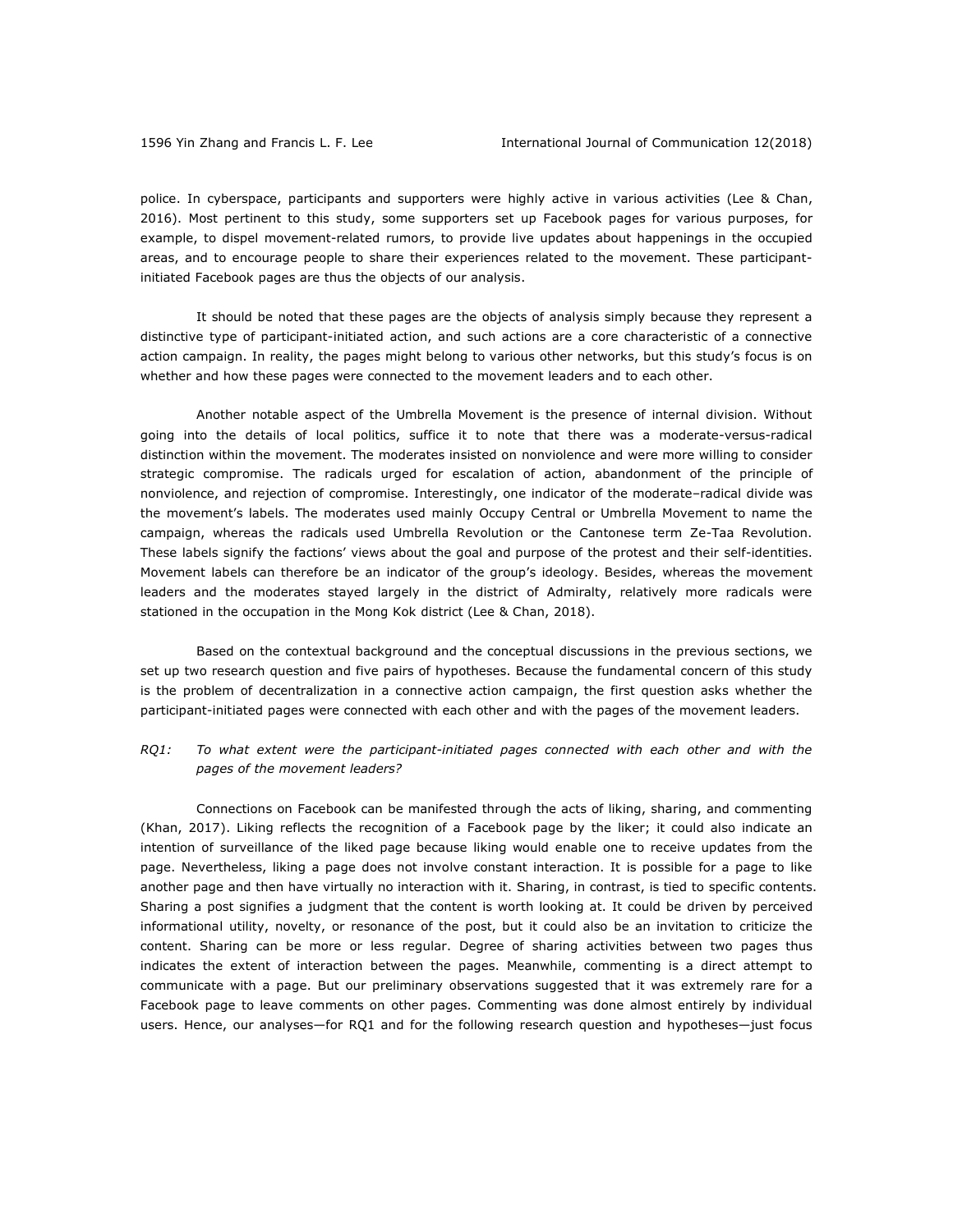on liking and sharing. Because liking and sharing are conceptually and empirically distinctive, our analysis will examine them separately.

We put forward RQ1 because whether and to what extent the participant-initiated pages form a network is an open question. However, as long as there are interconnections among the pages, some pages will be more connected than others. An interesting question, then, is what factors may relate to the pages' degree of connectedness. This is another exploratory question to be tackled before hypotheses testing.

### *RQ2: What factors predict the degree of connectedness of the Facebook pages?*

The analysis then turns to further examining the linkage between the participant-initiated pages and the movement leaders' pages. As discussed earlier, one possible pattern of connections between the two is that a few participant-initiated pages may serve as the nodes linking the movement leaders' pages to the other participant-initiated pages. If this pattern emerges, what one can see is a positive relationship between linkage with movement leaders and connectedness with other pages. We therefore propose the following pair of hypotheses:

## *H1: There is a positive relationship between degree of connectedness of the Facebook pages and (a) liking the movement leaders' pages and (b) sharing the contents of the movement leaders' pages.*

After examining the linkage between the participant-initiated pages and the movement leaders' pages, the other hypotheses are concerned with the factors explaining the connections among the participant-initiated pages themselves. As discussed, we expect the sociological principle of homophily to apply, and similarities in ideology, thematic concern, and geographical location are likely to matter. As pointed out earlier, one indicator of the ideology of a participant in the Umbrella Movement is how they labeled the occupation. Admittedly, movement label is a rough indicator of ideology, but it is readily accessible and analyzable and should be useful for the present purpose. The next pair of hypotheses is:

## *H2: Facebook pages appropriating the same movement label in their names are more likely to have (a) liked each other and (b) shared each other's contents.*

Another surrogate indicator of ideological orientation is how the page connects to the pages of major movement organizations, political parties, and mainstream and alternative media outlets. The movement groups, parties, and media themselves held varying views on the movement. If the principle of homophily applies, Facebook pages with similar ideological orientation should be connected with the same set of movement groups, parties, and media.

## *H3: Facebook pages are more likely to have (a) liked each other and (b) shared each other's contents if they have also commonly liked several other Facebook pages.*

Besides ideology, pages with the same thematic concern (i.e., purposes or interests of the actions) are expected to be linked to each other. That is, the Umbrella Movement had many dimensions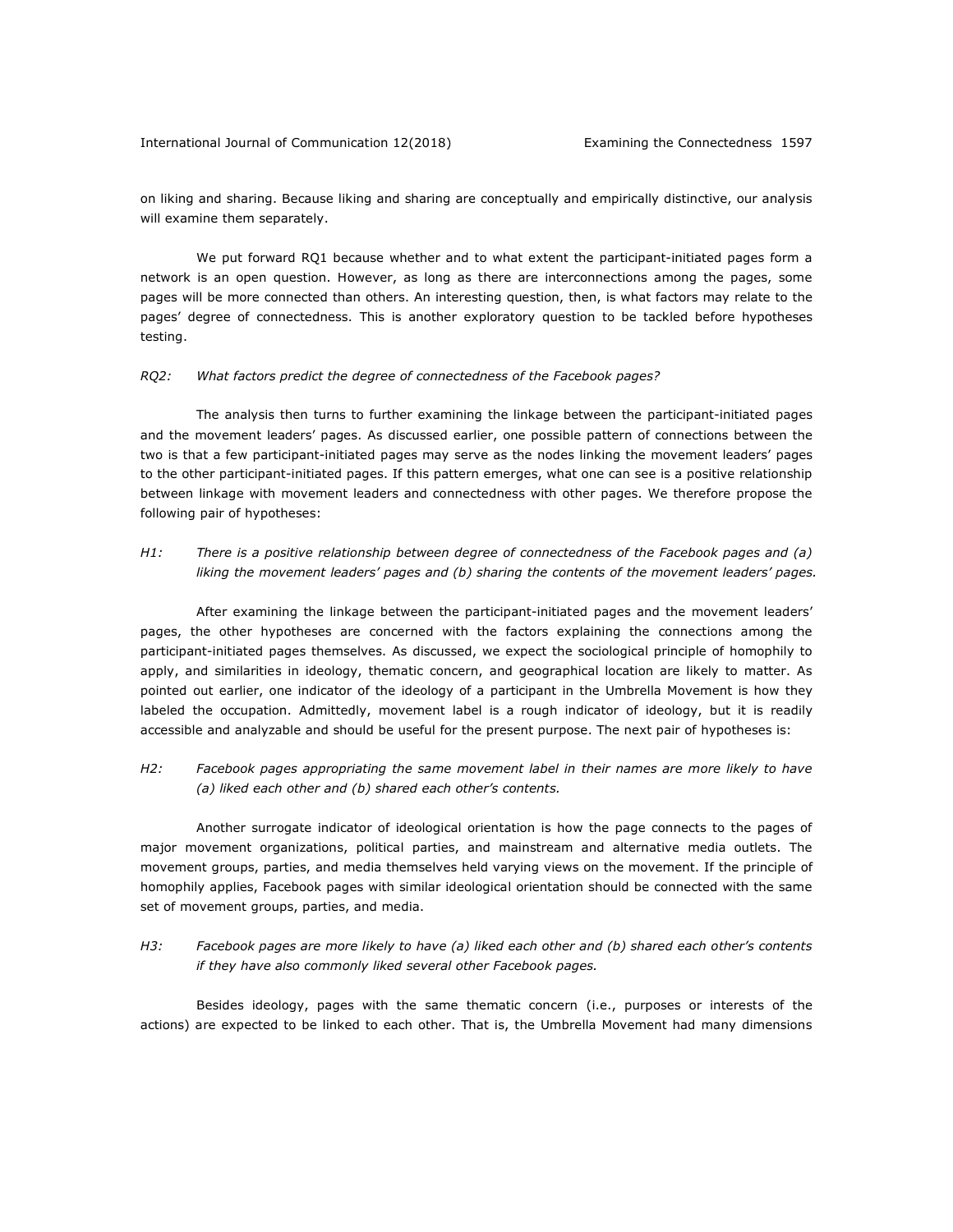and subissues (e.g., the practice of public art, specific social issues articulated with the occupation). Pages sharing an interest in the same dimension or subissue were more likely to be connected.

## *H4: Facebook pages that share a common thematic concern are more likely to have (a) liked each other and (b) shared each other's contents.*

Finally, because the Umbrella Movement dispersed into three occupied areas, we expect that pages tied to the same occupied area were more likely to have ties with each other. This is because geographical proximity may increase the possibility of offline interactions, which could lead to online interactions. The last pair of hypothesis is:

*H5: Facebook pages tied to the same geographical location are more likely to have (a) liked each other and (b) shared each other's contents.* 

## **Method and Data**

The following analysis focuses on Facebook pages created as part of the Umbrella Movement and established within the 79 days of the occupation. The pages derived do not include those of the political parties, movement organizations, civic associations, and media outlets. This is because of this study's concern with participant-initiated actions within a connective action campaign. Nonetheless, how the derived pages were connected to the pages of political parties, movement groups, and media outlets forms part of the analysis.

We adopted a manual approach to identify the pages, partly because of the judgment that the total number of relevant pages should not be too large and partly because we intended to take into account the profile pictures and cover photos when judging whether a Facebook page was created as part of the Umbrella Movement. A manual search might be more reliable than typical data-crawling techniques when both visuals and texts have to be considered.

In late 2015, an assistant searched for relevant Facebook pages by starting with several prominent pages, including those of the three movement leaders: OCLP, Scholarism, and HKFS. Relevant pages were identified through the pages liked by these starting pages. In other words, relevant pages were identified by moving along the networks created by page likes. Operationally, a page was considered to belong to the movement if:

- It had published or shared contents related to the Umbrella Movement, though it is not necessary for the page to focus exclusively on the movement, and
- It fulfilled one of the following two self-identification criteria:
	- § Its name includes one of several terms people used to refer to the movement, including *zim-ling* (occupy), *zim-zung* (occupy Central), *jyu-saan* or simply *saan* (umbrella), and *ze-daa* (literally, using the umbrella to fight), or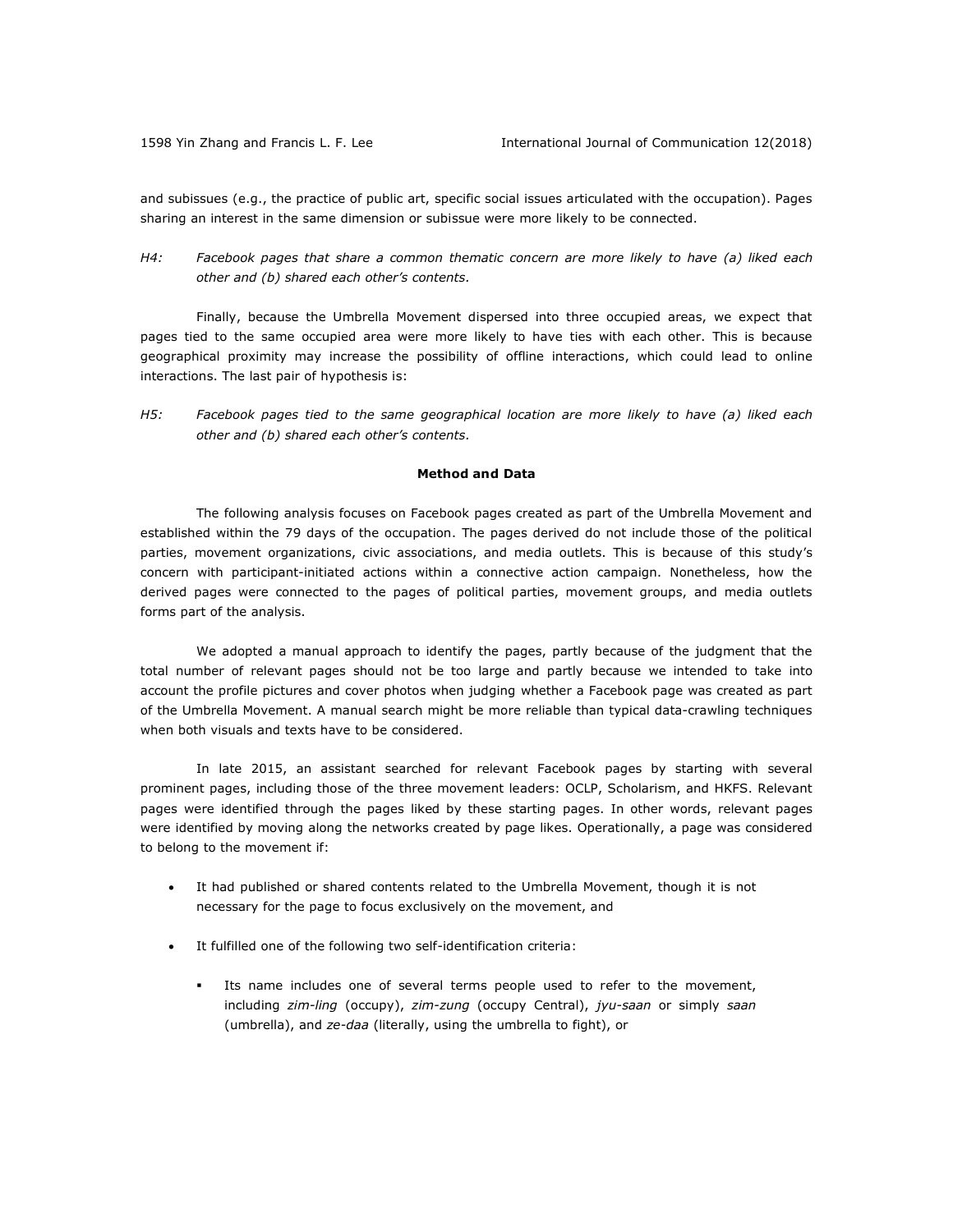§ Its cover photo or profile picture uses either the core symbols of the Umbrella Movement (e.g., a yellow umbrella, a yellow ribbon, or the "I Want Genuine Popular Election" banner) or a picture of the occupied site.

A total of 178 participant-initiated Facebook pages were identified through the procedure. Excluding pages created before September 28, 2014, and after December 15, 2014, the number of pages went down to 138. They are the objects of analysis.

Several attributes of the Facebook pages were recorded. We registered the number of likes the pages got, the timing of the first news feed (September  $28 = 1$  and December  $15 = 79$ , which indicates the time of establishment of the page), the timing of the most recent news feed, and total number of posts published between September 28 and December 15. We coded each post for whether it included photos, videos, and graphics. The percentages of posts including photos, videos, and graphics (as three separate variables) were calculated. We also noted all the other Facebook pages liked by a page, which is the basis for constructing additional variables and matrices, such as whether a page has liked the three main movement leaders' pages and the matrix about the number of pages commonly liked by a pair of pages.

For thematic concern, a research assistant coded each page into one of five categories: (a) art and creative works, which focused on sharing artwork related to the Umbrella Movement; (b) information updates, which focused on providing updates of the happenings in the occupied areas; (c) sharing of participation experiences, which happened on pages encouraging people to share their experiences related to the movement; (d) offerings of support from outside Hong Kong, which happened on pages created for people outside Hong Kong to express support for the Umbrella Movement; and (e) community issues, which focused on issues pertinent to local communities in Hong Kong. A thematic concern can be signified by the page name or by having the majority of the posts relevant to the theme.

In addition, each page was coded by whether it was connected to activities in a specific occupied area. That is, each page was coded as tied to Admiralty, tied to Mong Kok, tied to Causeway Bay, or not clearly tied to a site. The connection can be signified by the name of a page, its profile picture being taken in an identifiable occupied site, repeated checked-in locations, or repeated references to activities conducted in an occupied area in its posts.

The correct coding of many of the items required background knowledge about Hong Kong society and the Umbrella Movement. Instead of calculating intercoder reliability, we attempted to enhance the accuracy of the coding by double-checking the research assistants' page-level coding by.

Social network analysis (SNA) was conducted to examine the connections among the pages. Relational matrices of the 138 pages' mutual liking and sharing were created and analyzed using the program UCINET 6 for Windows. For each page, we derived the in-degree score and the out-degree score, which refer to the extent to which a page is linked by others and the extent to which a page is linking to others, respectively. In SNA, in-degree is typically a measure of a node's importance and reflects the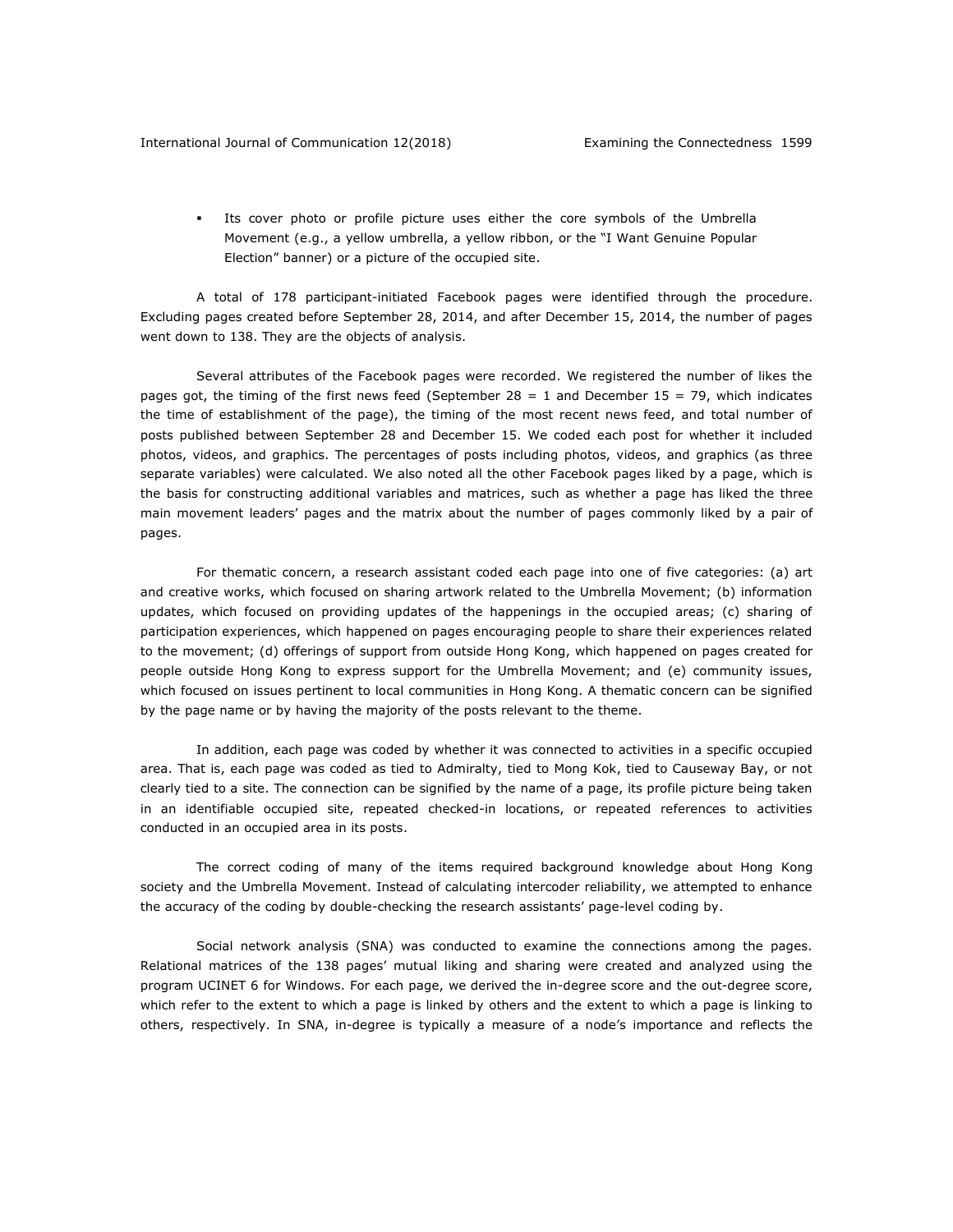degree to which an actor is a focal point of communication in the network (Hanneman & Riddle, 2005; McCulloh, Armstrong, & Johnson, 2013). Out-degree measures of the degree to which a node has attempted to reach out to others and to acquire resources.

Besides the matrices of mutual liking and sharing, 12 additional matrices were created based on the information derived from the page coding: (a) common movement label in page title, (b) common thematic concern, (c) number of commonly liked pages, (d) common physical location, (e) difference between pages in the setup time, (f) difference in number of likes, (g) difference in number of outgoing likes, (h) difference in number of posts, (i) difference in number of shares per post, (j) difference in percentage of posts with graphics, (k) difference in percentage of posts with photos, and (l) difference in percentage of posts with videos. Analyzing the relationships among the matrices would allow us to discern the factors that can predict whether a relationship of liking or sharing existed between two pages.

#### **Analysis and Results**

#### *Descriptive Statistics of the Facebook Pages*

Table 1 summarizes the key attributes of the 138 Facebook pages in the sample, which helps answer RQ1. In terms of network attributes, the pages have an average liking-based in-degree score of 2.12 and an average sharing-based in-degree score of 3.47. This means that a Facebook page in the sample was liked on average by slightly more than two other pages in the sample, and its content was shared on average 3.47 times by other pages in the period between September 28 and December 28, 2014. Given that the pages have published on average 142.76 posts in the period of the movement, the small in-degree scores suggest that there was not much interaction among the 138 pages. The pages that constitute a core part of the connective action in the movement were actually largely unconnected in cyberspace.

The average out-degree scores based on liking and sharing are similar to the respective indegree scores. The standard deviations indicate large variations among the pages. Only five pages in the sample had a liking-based in-degree score larger than 6, and nine pages had a sharing-based in-degree score larger than 10. Degree of connectedness varied substantially.

The prominence of the Facebook pages also varied substantially. The more prominent pages include *926: Ordinary Citizens at the Government Headquarters* and *LIVE: Verified Updates*. Both pages were liked by more than 100,000 people at the time of data collection. These two pages were created at the very beginning of the Umbrella Movement and mainly provided live information from the protest sites. They were prominent probably because events evolved quickly at the very early stage of the movement, creating a strong sense of uncertainty. Hence, people craved constant updates.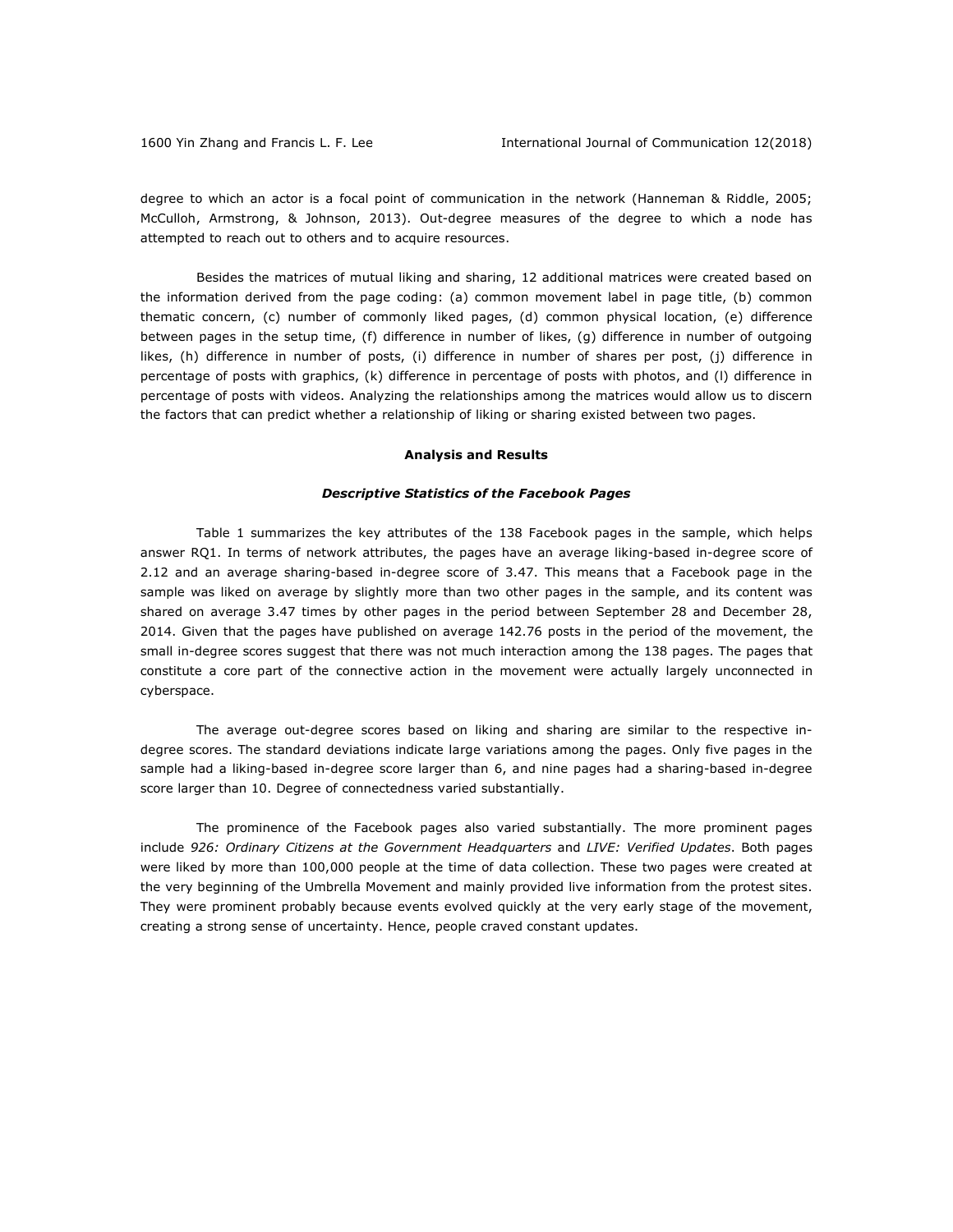|                                      |      | M      | SD     |
|--------------------------------------|------|--------|--------|
| In-degree based on liking            |      | 2.12   | 2.09   |
| Out-degree based on liking           |      | 2.13   | 4.75   |
| In-degree based on sharing           |      | 3.47   | 11.00  |
| Out-degree based on sharing          |      | 3.62   | 8.52   |
| Time of page setup (Sept. $28 = 1$ ) |      | 22.96  | 21.18  |
| No. of posts                         |      | 142.76 | 172.78 |
| Logged no. of people liking          |      | 7.29   | 1.67   |
| % video                              |      | 6.00   | 9.00   |
| % photo                              |      | 61.00  | 24.00  |
| % graphics                           |      | 37.00  | 26.00  |
| Frequency of sharing                 |      |        |        |
| Scholarism's contents                |      | .51    | 1.72   |
| <b>HKFS's contents</b>               |      | .88    | 3.68   |
| <b>OCLP's contents</b>               |      | .15    | .48    |
|                                      |      |        |        |
|                                      | $\%$ |        |        |
| Theme                                |      |        |        |
| Art                                  | 20.3 |        |        |
| Information updates                  | 21.7 |        |        |
| Experience sharing                   | 26.1 |        |        |
| Foreign support                      | 10.9 |        |        |
| Community issues                     | 8.7  |        |        |
| Location                             |      |        |        |
| Clearly tied to an occupied area     | 36.9 |        |        |
| Admiralty                            | 32.6 |        |        |
| Mong Kok                             | 2.9  |        |        |
| Causeway Bay                         | 1.4  |        |        |
| Liked                                |      |        |        |
| Scholarism                           | 6.5  |        |        |
| <b>HKFS</b>                          | 7.2  |        |        |
| <b>OCLP</b>                          | 4.3  |        |        |

|  |  | <b>Table 1. Descriptive Statistics of Facebook Pages.</b> |  |  |
|--|--|-----------------------------------------------------------|--|--|
|--|--|-----------------------------------------------------------|--|--|

*Note.* The five percentages in the bottom half of Table 1 do not add up to 100% because some pages do not belong to any one of the five categories.

In terms of thematic concern, more than one in four pages were about experience sharing (26.1%). More than 20% were for information updates (21.7%) and for art and creative work (20.3%). Only 10.9% of the pages were about offering support from outside Hong Kong, and 8.7% of the pages addressed community issues. The pages did not frequently share the contents of the movement leaders' Facebook pages: The average scores ranged from 0.15 to 0.88.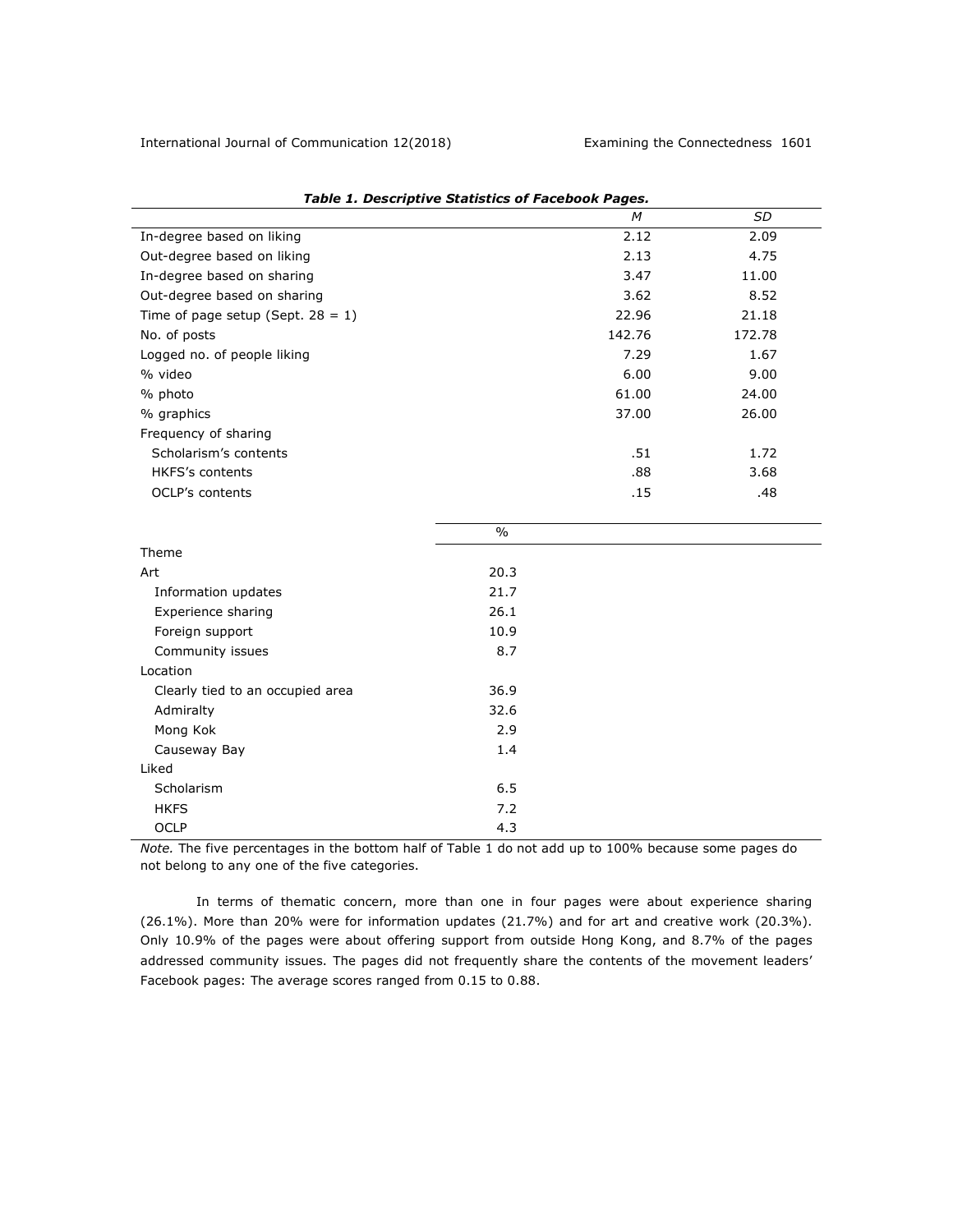About one-third (36.9%) of the pages were classified as tied to physical activities within the occupied areas. Most of these pages were located in Admiralty (32.6% of all pages), 2.9% were located in Mong Kok, and 1.4% were in Causeway Bay. Last, for linkage with the three movement leaders, 6.5% of the 138 pages liked the Scholarism page, and 7.2% and 4.3% of the 138 pages have liked the HKFS and OCLP pages, respectively. These percentages are not large, indicating a weak tendency for the participantinitiated actions in the Umbrella Movement to connect themselves proactively with the movement leaders.

## *Predicting Degree of Connectedness of the Pages*

RQ2 asks what factors could explain the degree of connectedness of the Facebook pages when they are treated as a network. Two node-level regressions were conducted with UCINET following the random permutation method, which accounts for the non-independence of the cases. The dependent variables are the in-degree scores based on liking and sharing. The independent variables are the time the page was established; the number of posts published; the number of people liking the page (logged); outdegree score; percentages of posts with videos, photos, and graphics; whether the page was tied to activities in the occupied areas; and thematic concerns. Table 2 summarizes the results.

|                                  |                 | In-degree score  |  |
|----------------------------------|-----------------|------------------|--|
|                                  | Based on liking | Based on sharing |  |
| Time of page setup               | .11             | $-.10$           |  |
| No. of posts                     | $-.09$          | $-.08$           |  |
| Logged no. of likes from users   | .59***          | .01              |  |
| Out-degree of liking and sharing | $.22*$          | $-.10$           |  |
| Like or share OCLP               | .02             | .01              |  |
| Like or share HKFS               | $-.09$          | $-.05$           |  |
| Like or share Scholarism         | .09             | $.62**$          |  |
| % video                          | $-.10$          | $-.02$           |  |
| % photo                          | $-.07$          | .07              |  |
| % graphics                       | .00.            | $-.08$           |  |
| Theme                            |                 |                  |  |
| Art                              | $.24*$          | .01              |  |
| Information updates              | .18             | $.17*$           |  |
| Experience sharing               | .20             | $-.02$           |  |
| Foreign support                  | .09             | .32              |  |
| Community issues                 | .16             | $.22*$           |  |
| On the ground                    | .14             | $-.32$           |  |
| Adjusted $R^2$                   | $.36**$         | $.46*$           |  |
| $F$ value                        | 5.52            | 7.88             |  |

#### *Table 2. Regression of In-Degree Scores of Facebook Pages Based on Liking and Sharing.*

*Note.* Entries are standardized regression coefficients.  $N = 138$ . An analysis of the data, but with a different and simpler regression model without some of the key independent variables of this article, was presented by Lee and Chan (2018).

\*  $p < .05$ . \*\*  $p < .01$ . \*\*\*  $p < .001$ .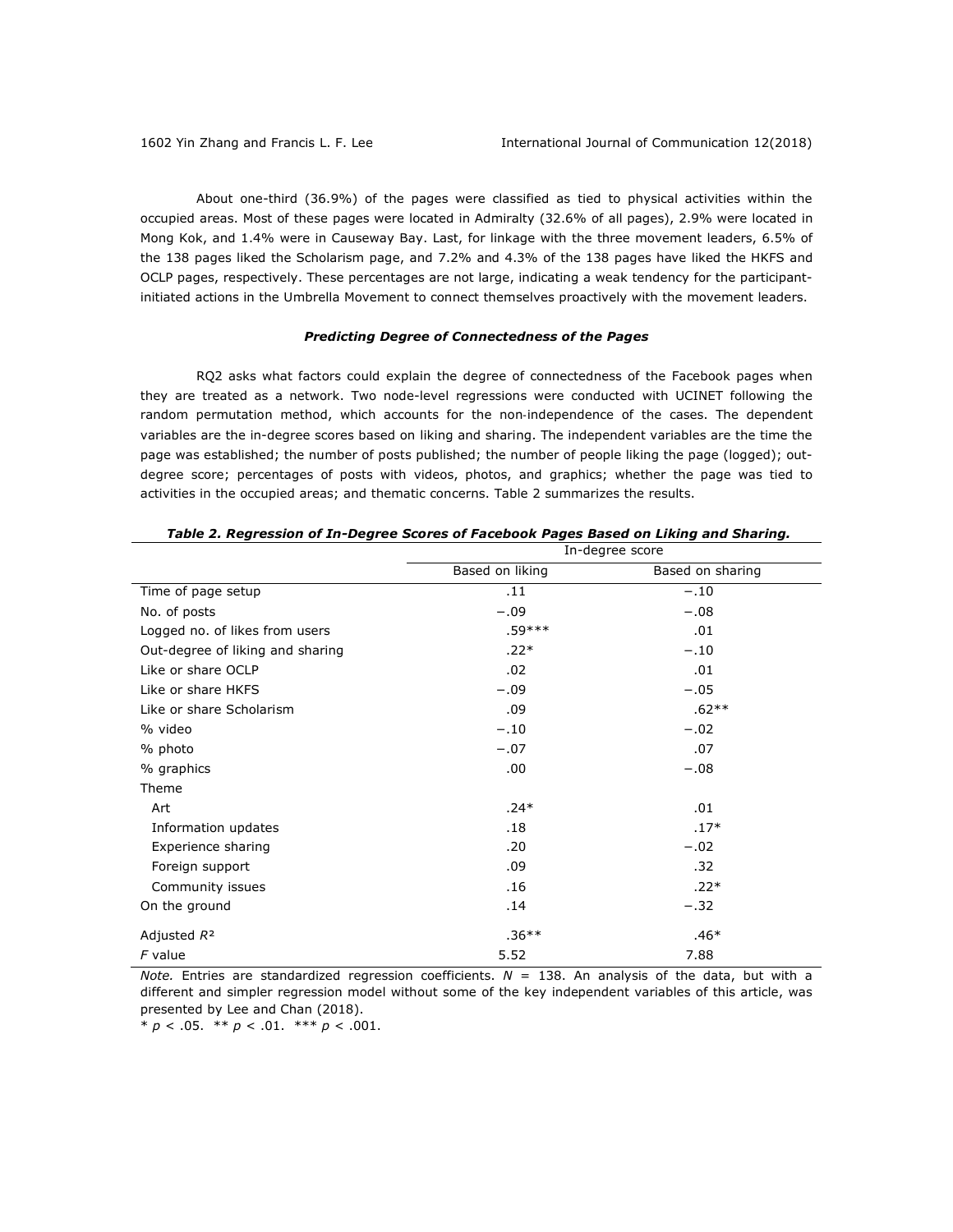The number of likes a page got from users was the outstanding predictor of liking-based indegree. A page liked by more people was also liked by more pages. Besides, there is a significant positive relationship between liking-based in-degree score and liking-based out-degree score. Pages that reached out to others were more likely to be liked by other pages. The relationship hints at a degree of reciprocity in the relationship marked by liking. Whether the page had liked the three leaders' pages did not affect the degree of connectedness based on page liking. H1a is not supported. Not only did most of the pages not actively connect themselves to the leaders, but there was also no evidence that certain pages served as intermediaries between the movement leaders' and others' pages.

There is no relationship between liking-based in-degree and the characteristics of the posts published. Pages focusing on the theme of art and creative works were more likely to have been liked by other pages.

The second column shows that the factors predicting sharing-based in-degree scores were rather different. The number of people liking a page does not predict the sharing-based in-degree score. There is also no relationship between sharing-based out-degree scores and sharing-based in-degree scores. That is, there is no sign of reciprocity in sharing relationships. For a relationship with the three movement leaders, only the sharing of Scholarism's content was positively related to the sharing-based in-degree score of the page. H1b is at most partly supported.

Two other variables obtained significant coefficients. Pages focusing on providing information updates had higher sharing-based in-degree scores than pages with other foci. This finding suggests that information about immediate happenings in the occupied areas was treated as particularly shareworthy by the pages. Pages focusing on community issues also obtained higher sharing-based in-degree scores.

## *Predicting Connections Between Pages*

H2a through H5b posit factors that could explain the interconnections among the pages. To tackle these hypotheses, quadratic assignment procedure (QAP) regression analysis was applied. QAP is a method of statistical inference that computes the statistical significance of parameter estimates when the dependent variable is a relational matrix (Krackardt, 1988). The goal of QAP analysis is to examine the degree to which the ties in the different networks are related to each other. For this study, a series of independent matrices were entered into the models, with the matrix of liking and the matrix of content sharing as the dependent variables.

The first QAP regression results on page-like relations revealed that a page was more likely to have liked another page if they shared a common movement label, shared a common thematic concern, and had a large number of commonly liked pages. Sharing common activity locations, however, did not affect whether the Facebook pages had liked each other. Therefore, H2a, H3a, and H4a are supported. H5a is rejected.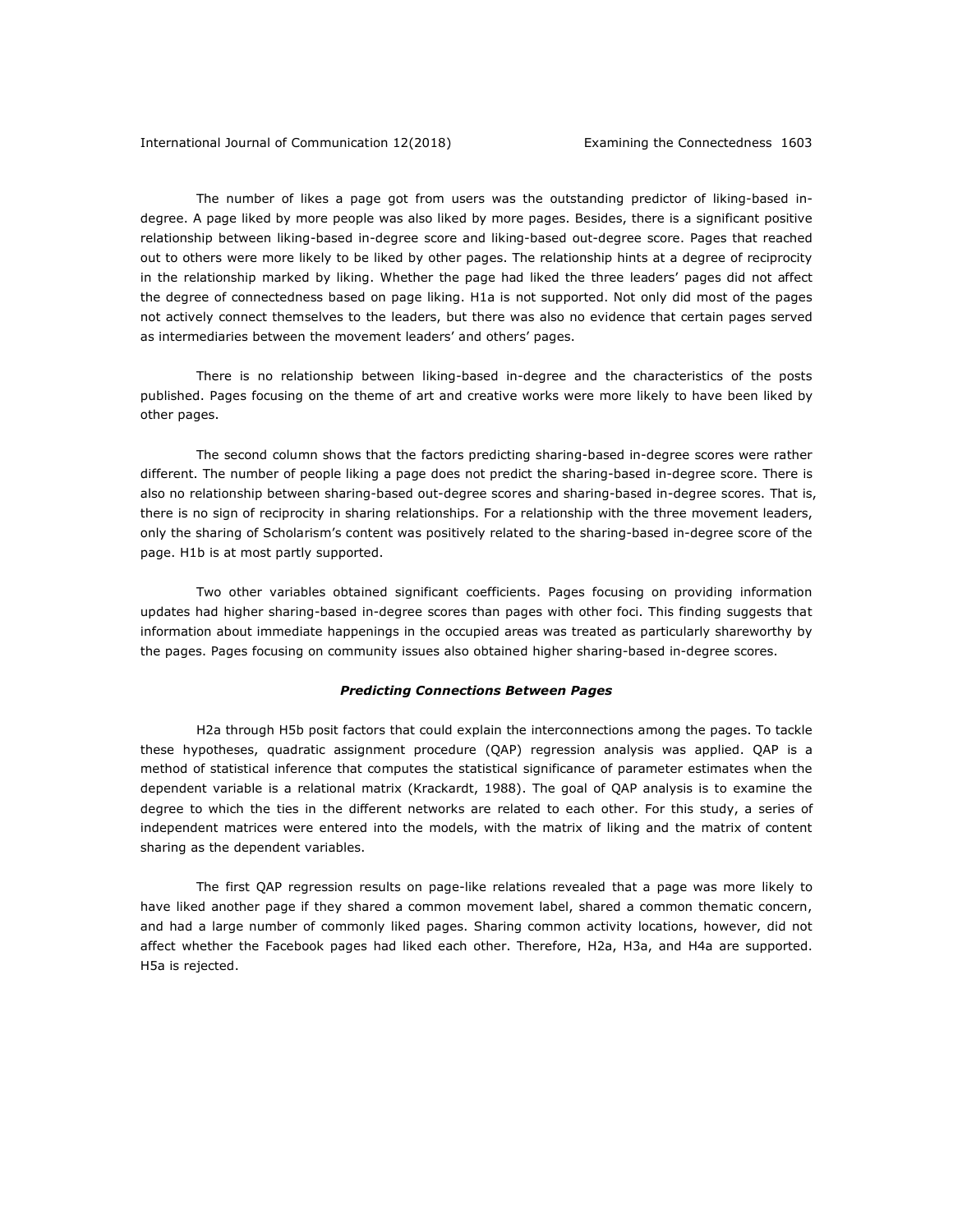|                              | Page like        | Content sharing | Content sharing |
|------------------------------|------------------|-----------------|-----------------|
| Common movement label        | $.03*$           | $-.02**$        | $-.02***$       |
| Common theme                 | $.06***$         | $.04***$        | $.03**$         |
| Common liked pages           | $.10***$         | .01             | $-.01*$         |
| Being liked or being shared  | $.15***$         | $.01^$          | .00.            |
| Time lag                     | $-.00$           | $-.01$          | $-.01$          |
| Page like                    |                  |                 | $.11***$        |
|                              |                  |                 |                 |
| <b>Differentials</b>         |                  |                 |                 |
| Logged page likes from users | $-.05**$         | $-.03**$        | $-.02*$         |
| No. of outgoing Likes by the | $.16***$         | .00.            | $-.01$          |
| page                         |                  |                 |                 |
| Number of posts              | $.02*$           | $-.01$          | $-.01$          |
| Shares per post              | $-.00$           | $-.02*$         | $-.02*$         |
| % graphics                   | .02 <sub>0</sub> | $-.00$          | $-.00$          |
| % photos                     | $-.01$           | $-.01$          | $-.01$          |
| % videos                     | .01              | .00.            | $-.00$          |
| Location                     | .01              | .01             | .01             |
|                              |                  |                 |                 |
| Adjusted $R^2$               | $.07***$         | $.01***$        | .02***          |

|  |  |  | <b>Table 3. Multiple Regression QAP of Network Connections.</b> |  |
|--|--|--|-----------------------------------------------------------------|--|
|--|--|--|-----------------------------------------------------------------|--|

*Note.* Entries are standardized regression coefficients.  $N = 18906$ . No. of permutation = 2000. ^ *p* < .08. \* *p* < .05. \*\* *p* < .01. \*\*\* *p* < .001.

In addition, Table 3 shows more direct evidence of the reciprocity of page liking. Whereas Table 2 shows that pages that have liked a larger number of other pages were also liked by a larger number of pages, Table 3 shows more specifically that if a page has liked a specific page in the sample, that specific page was also more likely to have liked the first page.

The QAP regression results showed that a sharing relationship is explained by sharing of common themes; that is, a page was more likely to have shared the contents of another page if the two shared the same thematic concern. This supports H3b. However, H2b, H4b, and H5b are not supported. Contrary to expectations, there was even a negative relationship between content sharing and sharing of a movement label; that is, a page was less likely to have shared the contents of another page if the two used the same movement label.

The second column of Table 3 shows that there is no relationship between content sharing and having a large number of commonly liked pages. However, the third column shows that, after controlling for whether the pages have liked each other, there was a significant, though weak, relationship between content sharing and number of commonly liked pages. It should be noted that a liking relationship itself is highly significantly related to a content-sharing relationship. This is an intuitive finding: A page was more likely to have shared the contents of another page if it had liked that page in the first place. Therefore, combining the first and third column, one can say that having a large number of commonly liked pages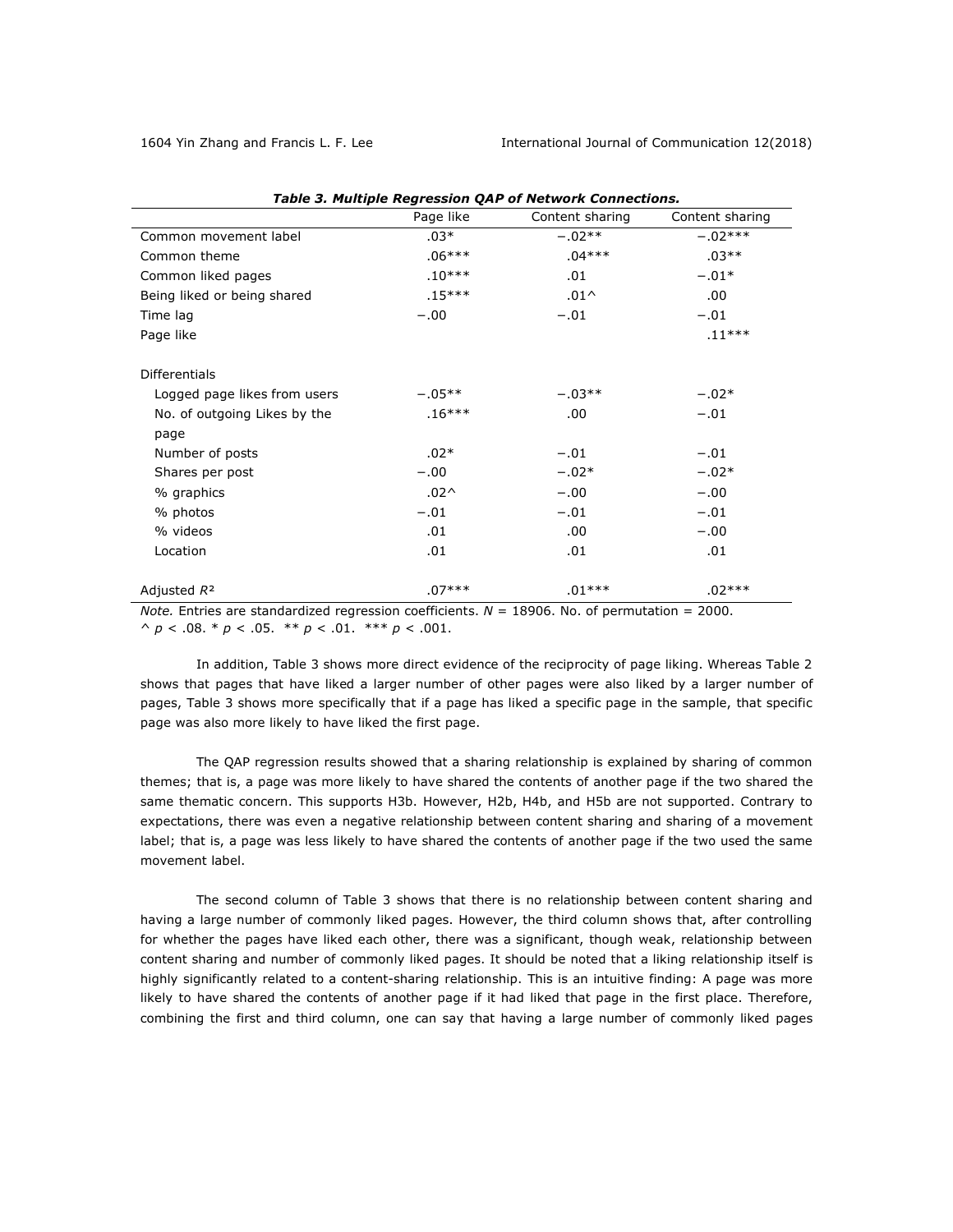has two separate and contradictory impacts on content sharing. On one hand, having a large number of commonly liked pages led to content sharing indirectly by enhancing the probability of establishing a liking relationship. On the other hand, it had a direct negative impact on the probability of content sharing.

#### **Discussion and Conclusion**

This study was motivated by a concern with the implications of having a wide range of individualand small-group-based actions in large-scale protest campaigns. Decentralization is sometimes seen as an advantage of a connective action campaign or a networked social movement (Bennett & Segerberg, 2013; Castells, 2012), but it also brings about challenges. The array of individual- or small-group-based actions may strengthen the tendency of fragmentation or internal division if groups are splintered into clusters that map onto existing lines of internal conflicts.

In the case of the Umbrella Movement, our analysis of 138 participant-initiated Facebook pages showed limited amounts of mutual liking and content sharing. One argument is that there is little reason to expect strong connections among the small-group-based actions in a large-scale protest campaign. After all, the appeal of connective action is that people can develop their own modes of participation (Lee & Chan, 2016) without the need to connect their activities to many others. But the general lack of connections does mean that the resources and materials generated through the small-group-based actions were not widely distributed on online networks. This could have limited the potential persuasive and mobilizing power of the actions.

The analysis also shows that only a small proportion of the 138 pages were directly linked to the pages of the three movement leaders through page liking or content sharing. The regression analysis further shows that there was little relationship between the pages' degree of connectedness and the extent to which they liked or shared the contents of the leaders' pages. On the whole, the evidence pointed toward a general disconnection between the participant-initiated pages and the leaders' pages. Most of the participant-initiated pages simply focused on their own actions and activities instead of trying to help spread the messages of the movement leaders.

Moreover, this study examined the logic of interconnections among the participant-initiated pages. Based on the principle of homophily (McPherson et al., 2001), we expected pages sharing the same ideological predilection, having the same thematic concern, and having an association with the same geographical location to be connected with each other. The findings show some tendency for groups with similar ideological predilections to be connected to each other through page liking, but the degree of interconnection was not strong, and they did not tend to share the contents of each other more frequently. On the whole, the participant-initiated Facebook pages, because of their weak interconnections and weak connections with the movement leaders, might have contributed to the tendency toward movement fragmentation, but at least where social media interconnectedness is concerned, these weak connections were not very clearly and straightforwardly mapped onto internal divisions within the movement. Nonetheless, given the tendency for pages sharing the same ideological predilection to have liked each other, even though the participant-initiated actions did not strengthen ideological divisions within the movement, they did not help bridge the division.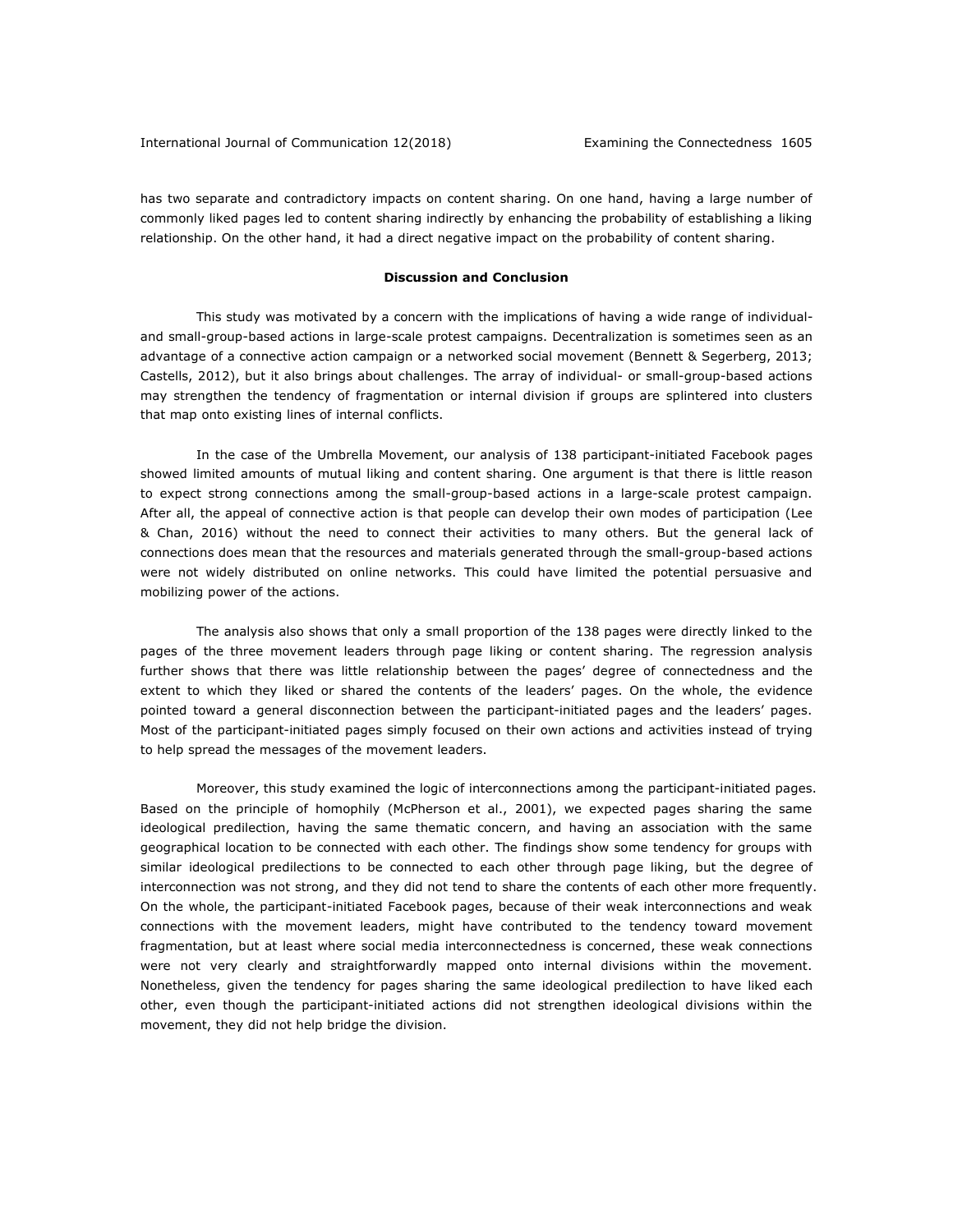Beyond its main findings and conclusions, this study also generates additional results that enrich our understanding of connective action campaigns and how people's actions interconnect on social media. First, there were variations in the Facebook pages' degrees of connectedness. Pages focusing on art and creative works were liked by larger numbers of others than pages focusing on other themes. McCaughan (2012) argued that art associated with social movements not only reflects but also constitutes the political and social change the movements have been seen to effect and are efforts to articulate the meanings of a movement. Our findings suggest that such efforts were particularly capable of obtaining recognition. Besides, pages focusing on information updates had their contents shared by others to a larger extent than pages focusing on other topics. This shows that some participant-initiated pages did play an important information dissemination role during the movement. Moreover, pages addressing community issues were also often shared. Because the Umbrella Movement used the occupation of urban space as its core tactic, participants took the opportunity to raise people's concerns with various issues in urban life. The findings suggest that movement participants did find the messages related to community issues particularly relevant and worth spreading.

Second, the current study's findings about homophily are actually more complicated than expected. On the one hand, pages sharing the same thematic concern indeed were more likely to have liked each other and to have shared each other's contents. This can be understood in terms of perceived relevance: For a page focusing on a specific theme, other pages focusing on the same theme are seen as providing relevant information and messages. The other pages and their contents are therefore more likely to be seen as worth following and sharing.

But on the other hand, although pages sharing the same movement label and pages having a larger number of commonly liked pages were more likely to like each other, they were less likely to share each other's contents. A plausible explanation is that when two pages shared the same ideological predilection, they were more likely to give recognition to each other through liking. However, the contents provided by pages sharing the same ideology might be largely similar. Content sharing is therefore undermined by redundancy. This explanation should be particularly pertinent to the impact of the number of commonly liked pages. That is, when two participant-initiated pages had liked and followed the same set of movement organizations, political parties, and media outlets, it means that they had the same set of information sources. Hence, the information provided by the two pages would be similar to each other, leading to redundancy and lesser likelihood of content sharing between the two. This post hoc explanation is analogous to the classic argument that strong ties may not be channels of new information (Granovetter, 1973).

Theoretically, these findings point to the need to differentiate types of connections among actors on social media. Relationships of liking signify mutual recognition, whereas relationships of content sharing indicate the extent to which the contents of the other are considered worth spreading. The latter is likely to be affected by considerations such as whether the contents of the other page are relevant, unique, and novel. We have just noted that pages with the same thematic concern were more likely to share each other's contents. This is probably because the pages focusing on community issues in the Umbrella Movement were often engaging in original projects related to the issues. The information they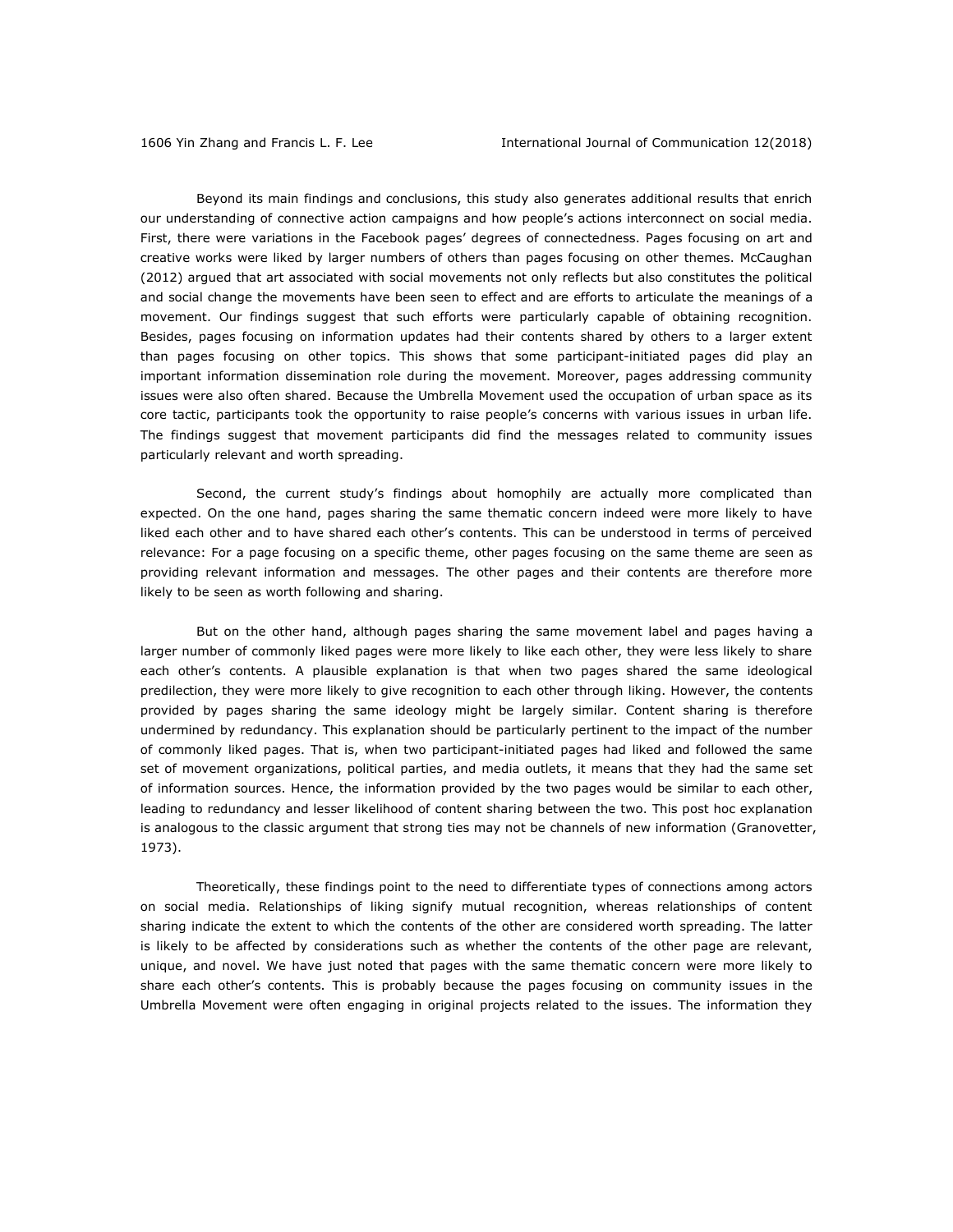provided was likely to be seen as relevant and novel by other pages sharing the same thematic concern. Content sharing was therefore not undermined by redundancy in this case.

The findings also point to the complexities in how homophily is manifested in social networks. In the present study, having the same thematic concern led to both liking and sharing, having the same geographical location did not affect liking and sharing, and ideological predilection led to liking but undermined sharing. Despite the general tendency for actors to be connected with similar others, not all characteristics matter in the same way.

Several limitations of the study need to be noted. First, the indicators used in the analysis are imperfect. The two indicators of ideological predilection—movement label and number of commonly liked pages—are either general or indirect. The fact that significant and meaningful findings can be derived means that they remain useful for the present study. Yet future studies can develop better indicators of the attributes of Facebook pages for analysis.

Second, the attributes of the pages were registered a year after the end of the Umbrella Movement (i.e., December 2015). For some pages, the scores on some variables—such as number of likes attracted by the pages—might not reflect the performance of the pages during the Umbrella Movement. These constitute limitations in the quality of the data. However, many of the key variables (e.g., thematic concern) are not time sensitive, and most of the core findings of this study involve the relationships among variables or the relationships among matrices. Although the time lag might have introduced measurement errors in some variables, we do not see how these errors might lead to alternative explanations of the core findings of this study.

Third, this study mainly focuses on homophily when examining the interconnections among the participant-initiated pages. Future studies can explore other issues and principles of the interconnections among movement-related Facebook pages. In fact, this study hints at a need to explore the hierarchy of the movement-related pages. In the network analysis, both liking and sharing relationships are explained by the differentials in page likes and differentials in shares. That is, a page was less likely to like another page and share the latter's content if the page had more likes and had their contents shared more frequently by others. In other words, the more prominent pages were less likely to like and share the contents of the less prominent pages. The question of hierarchy deserves focused examination in future studies.

This study can be considered an initial examination of the principles of interconnections among participant-initiated actions within a large-scale protest. It attempted an analysis that has rarely been done in the literature on the relationship between digital media and social movements. Despite the limitations, we believe that the principles of interconnections among the participant-initiated activities are a key to understanding the characteristics, power, and limitations of large-scale protests in the contemporary world. We call for more research attention on this problematic.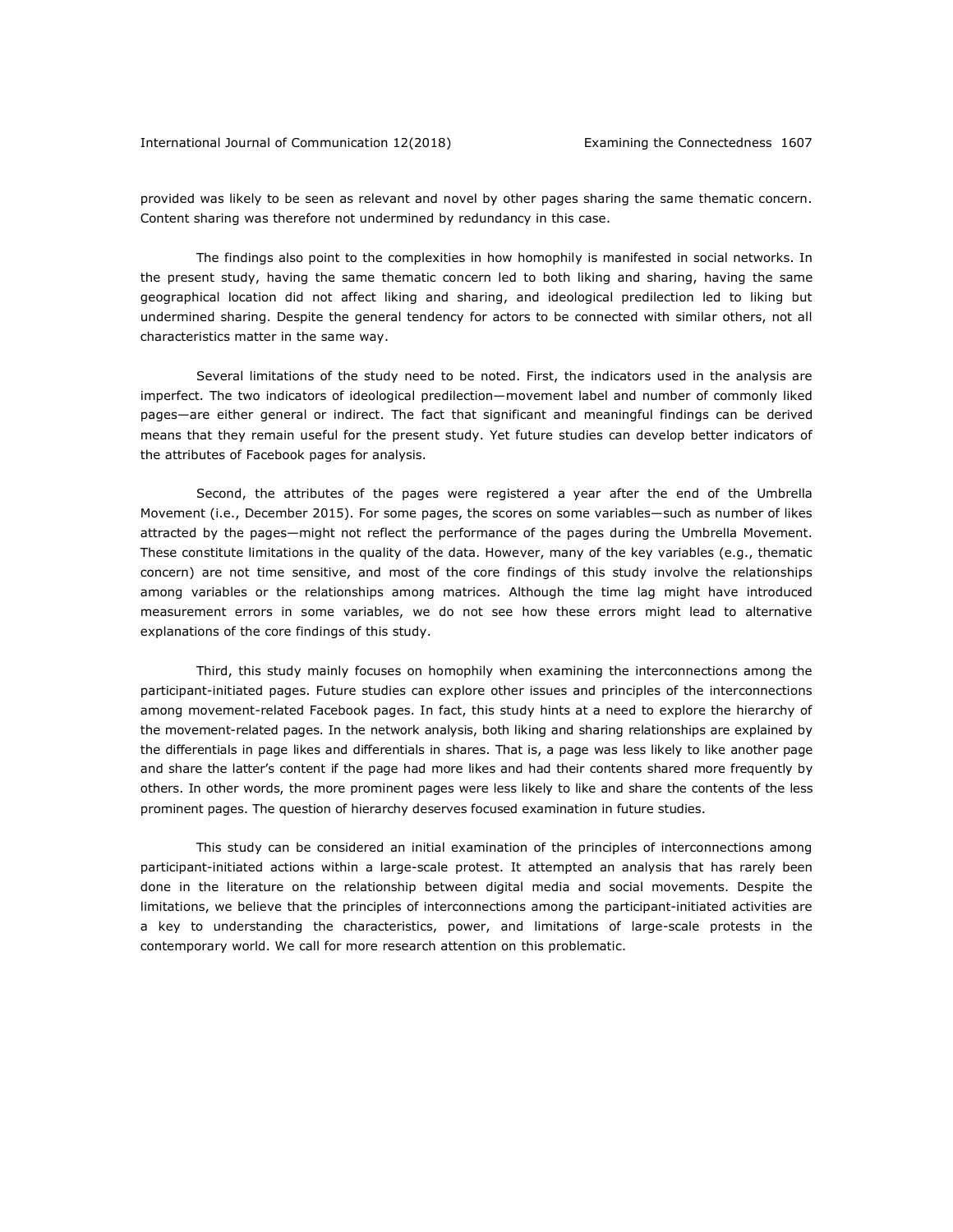## **References**

- Anduiza, E., Cristancho, C., & Sabucedo, J. M. (2014). Mobilization through online social networks: The political protest of the indignados in Spain. *Information, Communication, & Society, 17*(6), 750– 764.
- Balser, D. B. (1997). The impact of environmental factors on factionalism and schism in social movement organizations. *Social Forces, 76*(1), 199–228.
- Bauman, Z. (2000). *Liquid modernity*. Cambridge, UK: Polity.
- Benford, R. D. (1993). Frame disputes within the nuclear disarmament movement. *Social Forces, 71*(3), 677–701.
- Bennett, W. L., & Segerberg, A. (2013). *The logic of connective action*. New York, NY: Cambridge University Press.
- Castells, M. (2000). *The rise of the network society.* Oxford, UK: Wiley.
- Castells, M. (2012). *Networks of outrage and hope: Social movements in the Internet age*. Chichester, UK: Wiley.
- Cheng, E. W., & Chan, W. (2017). Explaining spontaneous occupation: Antecedents, contingencies and spaces in the Umbrella Movement. *Social Movement Studies, 16*(2), 222–239.
- Clark, L. S. (2016). Participants on the margins: #BlackLivesMatter and the role that shared artifacts of engagement played among minoritized political newcomers on Snapchat, Facebook, and Twitter. *International Journal of Communication, 10*, 235–253.
- Coates, J. (2003). *Men talk*. Malden, MA: Blackwell.

Earl, J., & Kimport, K. (2011). *Digitally enable social change.* Cambridge, MA: MIT Press.

- Gamson, W. A., & Modigliani, A. (1987). The changing culture of affirmative action. In R. G. Braungart & M. M. Braungart (Eds.), *Research in political sociology* (Vol. 3, pp. 137–177). Greenwich, CT: JAI Press.
- Go-Globe. (2015). *Social media usage in Hong Kong: Statistics and trends*. Retrieved from http://www.go-globe.hk/blog/social-media-hong-kong/

Granovetter, M. S. (1973). The strength of weak ties. *American Journal of Sociology, 78*(6), 1360–1380.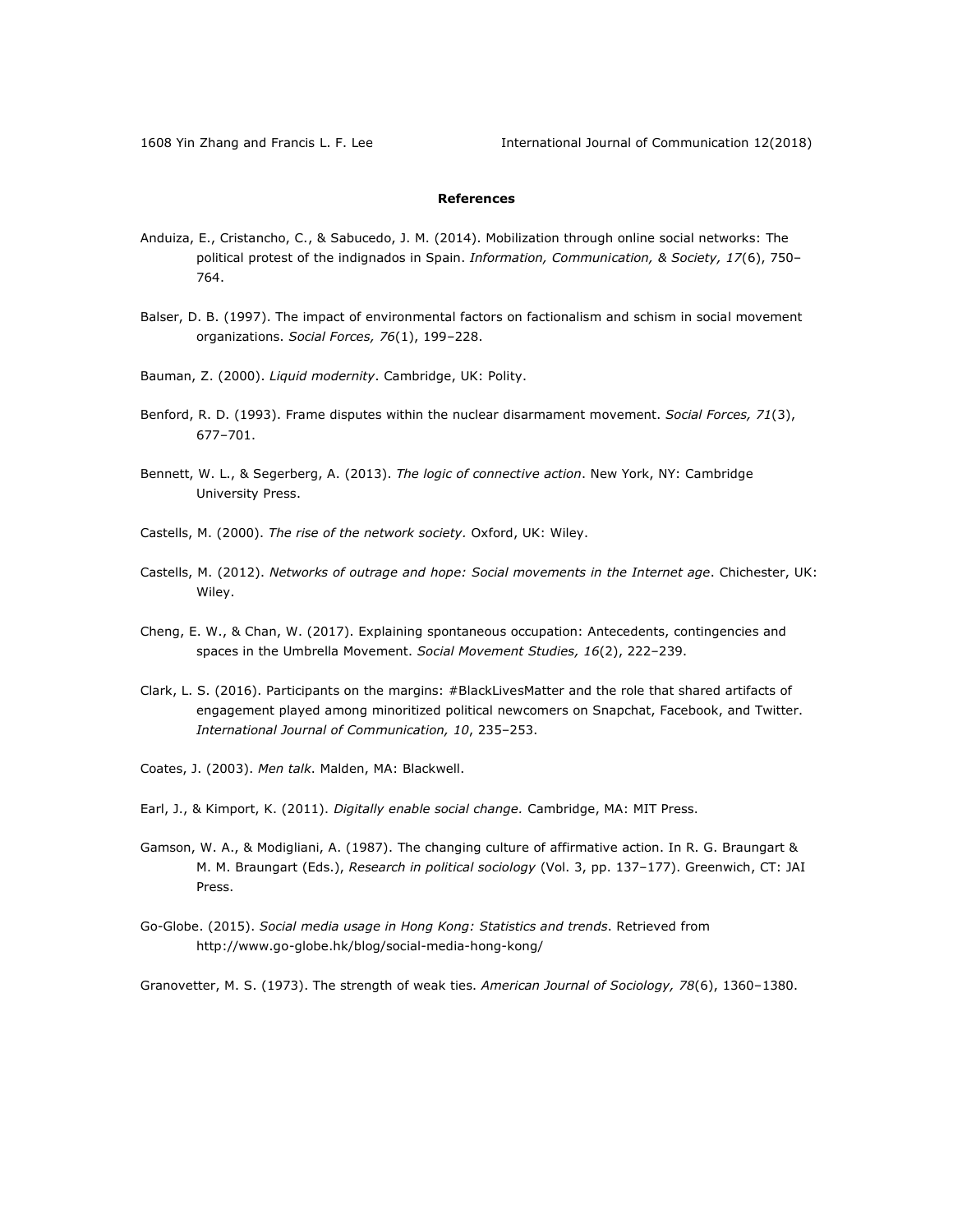- Hanneman, R. A., & Riddle, M. (2005). *Introduction to social network methods*. Riverside, CA: University of California, Riverside.
- Hargittai, E. (2007). Whose space? Differences among users and non-users of social network sites. *Journal of Computer-Mediated Communication, 13*(1). doi:10.1111/j.1083-6101.2007.00396.x
- Hathaway, W., & Meyer, D. S. (1993). Competition and cooperation in social movement coalitions: Lobbying for peace in the 1980s. *Berkeley Journal of Sociology, 38*, 156–183.
- Hensby, A. (2017). Open networks and secret Facebook groups: Exploring cycle effects on activists' social media use in the 2010/11 UK student protests. *Social Movement Studies, 16*(4), 466–478.
- Iyengar, S., & Hahn, K. S. (2009). Red media, blue media: Evidence of ideological selectivity in media use. *Journal of Communication, 59*(1), 19–39.
- Juris, J. S. (2004). Networked social movements: Global movements for global justice, In M. Castells (Ed.), *The network society: A cross-cultural perspective* (pp. 341–362). Cheltenham, UK: Edward Elgar.
- Juris, J. S (2008). *Networked futures*. Durham, NC: Duke University Press.
- Khan, M. L. (2017). Social media engagement: What motivates user participation and consumption on YouTube? *Computers in Human Behavior, 66*, 236–247.
- Krackardt, D. (1988). Predicting with networks: Nonparametric multiple regression analysis of dyadic data. *Social Networks, 10*, 359–381.
- Lee, F. L. F. (2015a). Internet, citizen self-mobilization, and social movement organizations in environmental collective action campaigns: Two Hong Kong cases. *Environmental Politics, 24*(2), 308–325.
- Lee, F. L. F. (2015b). Social movement as civic education: Communication activities and understanding of civil disobedience in the Umbrella Movement. *Chinese Journal of Communication, 8*(4), 393–411.
- Lee, F. L. F., & Chan, J. M. (2016). Digital media activities and mode of participation in a protest campaign: The case of the Umbrella Movement. *Information, Communication, & Society, 19*(1), 4–22.
- Lee, F. L. F., & Chan, J. M. (2018). *Media and protest logics in the digital era: The Umbrella Movement in Hong Kong*. New York, NY: Oxford University Press.
- McCarthy, J. D., & Zald, M. N. (1977). Resource mobilization and social movements: A partial theory. *American Journal of Sociology, 82*(6), 1212–1241.
- McCaughan, E. (2012). *Art and social movements.* Durham, NC: Duke University Press.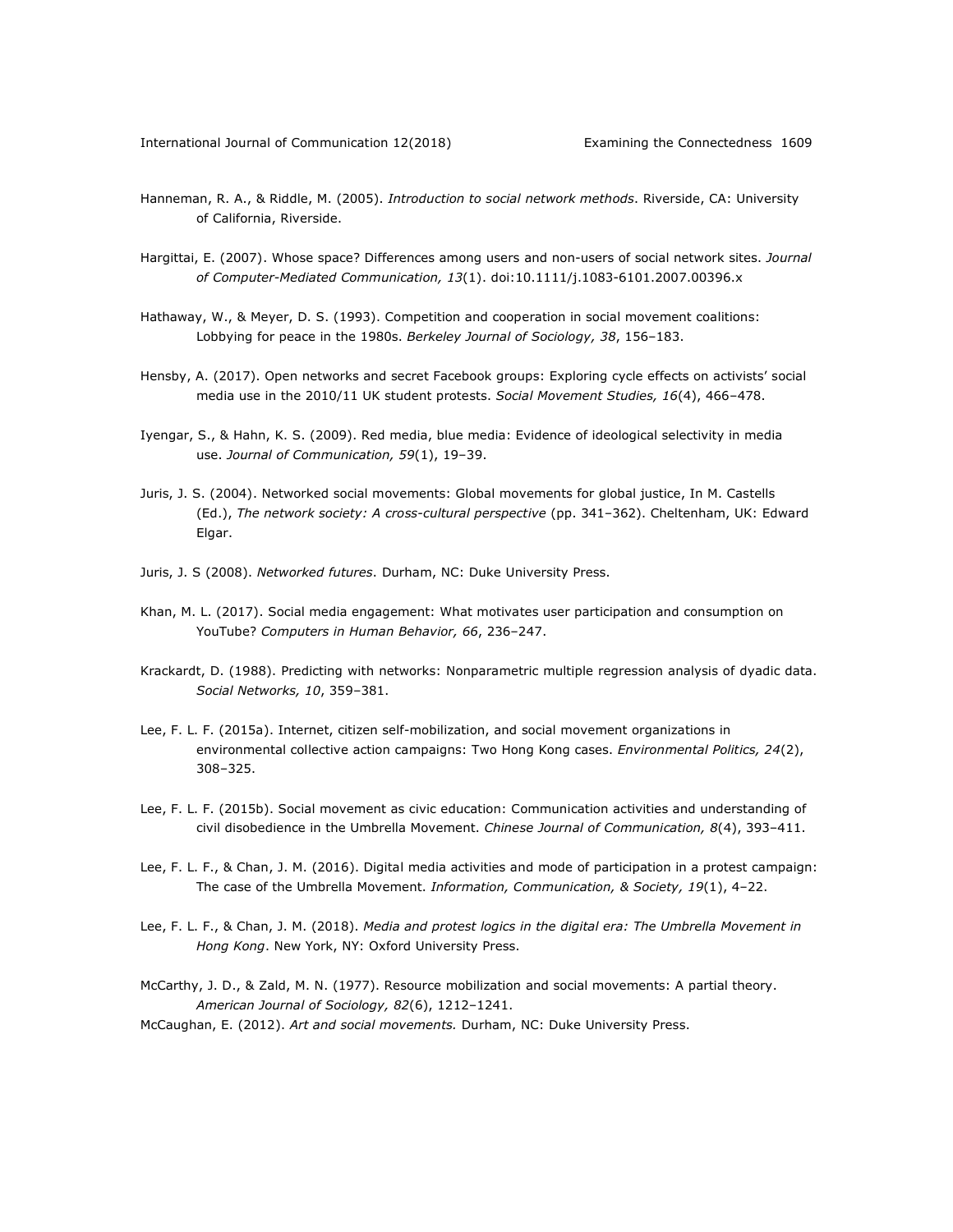- McCulloh, I., Armstrong, H., & Johnson, A. (2013). *Social network analysis with applications*. Oxford, UK: Wiley.
- McPherson, M., Smith-Lovin, L., & Cook, J. M. (2001). Birds of a feather: Homophily in social networks. *Annual Review of Sociology, 27*, 415–444.
- Milkman, R., Luce, S., & Lewis, P. (2013). *Changing the subject: A bottom-up account of Occupy Wall Street in New York City* (Working paper for the Murphy Institute). New York, NY: City University of New York. Retrieved from http://sps.cuny.edu/filestore/1/5/7/1\_a05051d2117901d/1571\_92f562221b8041e.pdf
- Mutz, D. C. (2006). *Hearing the other side.* New York, NY: Cambridge University Press.
- Nepstad, S. E., & Bob, C. (2006). When do leaders matter? Hypotheses on leadership dynamics in social movements. *Mobilization, 11*, 1–22.
- Poell, T., Abdulla, R., Rieder, B., Woltering, R., & Zack, L. (2016). Protest leadership in the age of social media. *Information Communication & Society, 19*(7), 994–1014.
- Su, C., Lee, F. L. F., & Lin, G. C. (2017). Does site architecture matter? The political implications of publicversus private-oriented social network sites in China. *Asian Journal of Communication, 27*(2), 134–153.
- Sunstein, C. (2009). *Going to extremes*. Oxford, UK: Oxford University Press.
- Sunstein, C. (2017). *#Republic: Divided democracy in the age of social media*. Princeton, NJ: Princeton University Press.
- Tang, G. (2015). Mobilization by images: TV screen and mediated instant grievances in the Umbrella Movement. *Chinese Journal of Communication, 8*(4), 338–355.
- Tarrow, S. (1990). *Challenging the political order*. Oxford, UK: Oxford University Press.
- Thelwall, M. (2008). Homophily in MySpace*. Journal of the American Society for Information Science and Technology, 60*(2), 219–231.
- Treem, J. W., & Leonardi, P. M. (2012). Social media use in organizations: Exploring the affordances of visibility, editability, persistence, and association. *Communication Yearbook, 36*, 143–189.
- van de Bunt, G. G., Wittek, R. P. M., & de Klepper, M. C. (2005). The evolution of intra-organizational trust networks: The case of a German paper factory: An empirical test of six trust mechanisms. *International Sociology, 20*(3), 339–369.